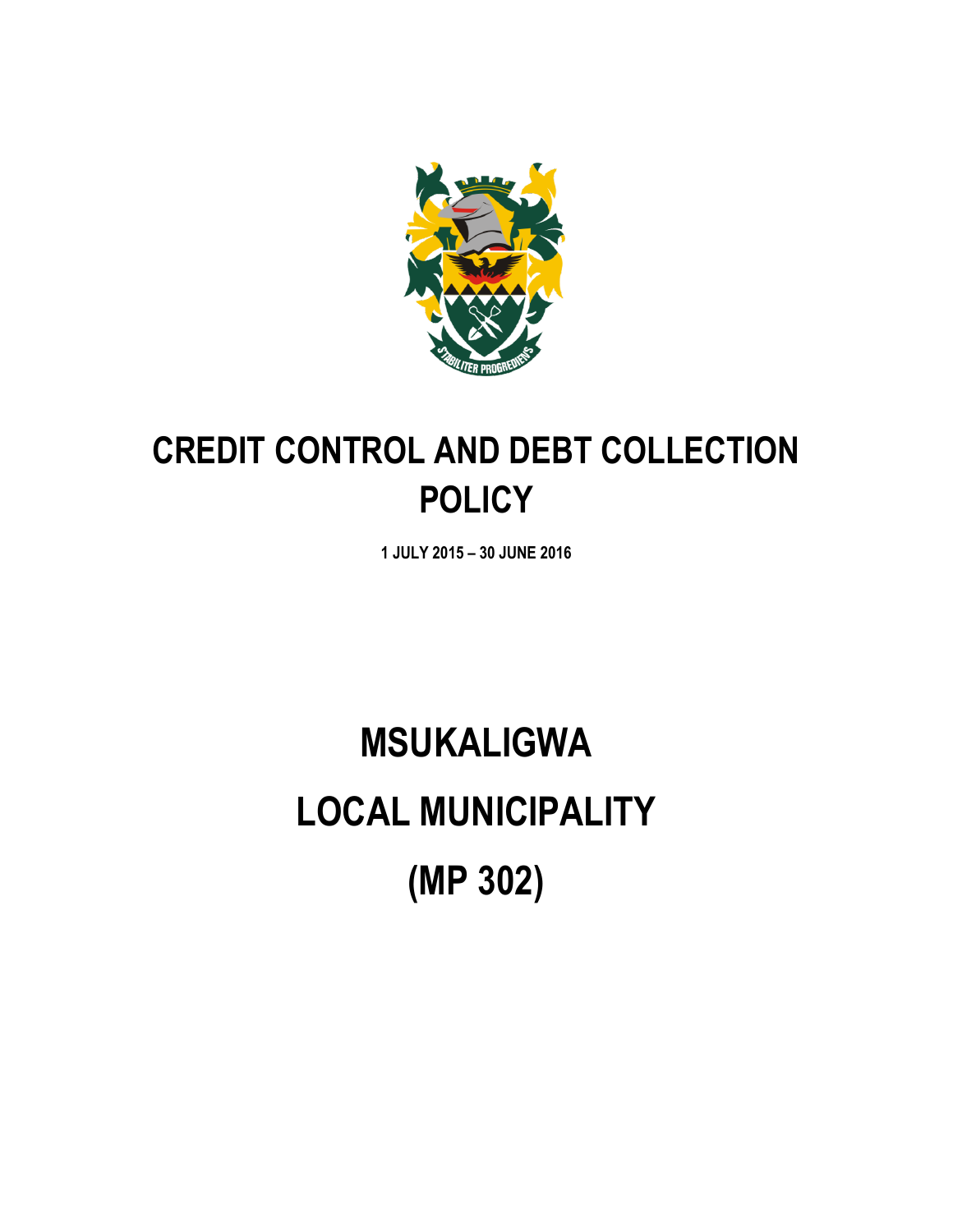#### **Table of Contents**

- 1. **INTRODUCTION**
- 2. **OBJECTIVES**
- 2.1 Effective Date
- 2.2 Amendment History
- 3. **DEFINITIONS**
- 4. **BUDGETING PRINCIPLES**
- 5. **PRINCIPLES**

#### 6. **DUTIES ANDFUNCTIONS OF COUNCIL**

- 6.1 Duties and functions of the Executive Mayor
- 6.2 Duties and functions of the Municipal Manager
- 6.3 Duties and functions of communities, ratepayers and residents
- 6.4 Duties and functions of Ward Councillors and Political parties

#### **7. CREDIT CONTROL AND DEBT COLLECTION ENFORCEMENT MECHANISMS**

- 7.1 Water, electricity and other services
- 7.2 Rates
- 7.3 Sundry and housing accounts
- 7.4 Interest on overdue accounts
- 7.5 Personal contact
- 7.6 Legal Process/Use of attorneys/Use of credit bureaus
- 7.7 Theft, tampering & fraud
- 7.8 Cost of collection
- 7.9 Irrecoverable debt
- 7.10 Rates clearance

#### **8. PERFORMANCE EVALUATION**

- 8.1 Income Collection Targets
- 8.2 Consumer Service Targets
- 8.3 Administrative Performance

#### **9. REPORTING TO COUNCIL**

- **10. STRUCTURES OF THE FINANCIAL SERVICES DIRECTORATE**
- **11. INDIGENT**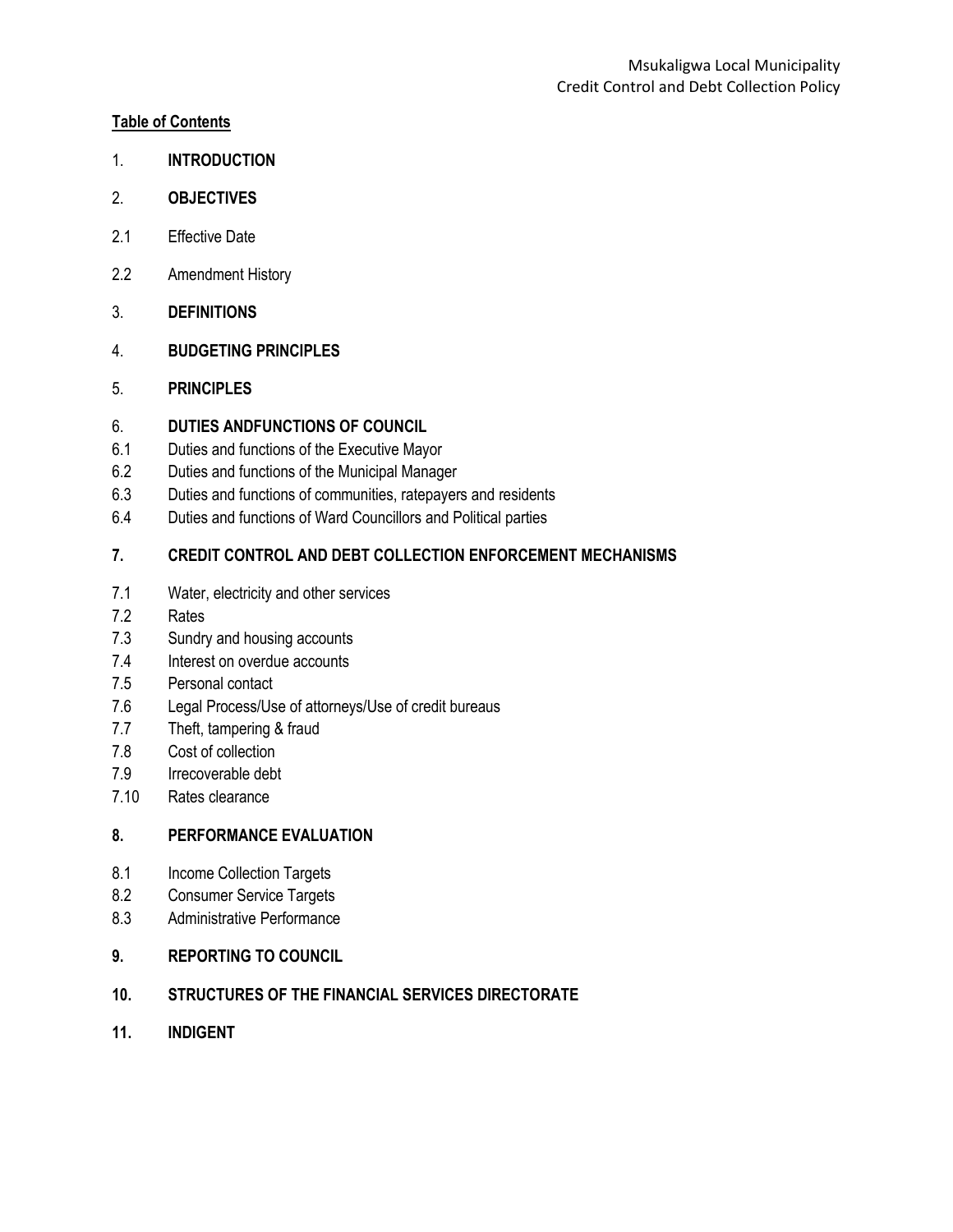#### **1. INTRODUCTION**

This policy is applicable to Msukaligwa Local Municipality only. In terms of Section 80 of the Local Government: Municipal Systems Act, 32 of 2000, the Municipality may enter into service delivery agreements with service providers to provide municipal services to customers. In such instances the internal credit control and debt collection policies of those entities may differ from this policy, but shall always be subject to the promulgated Credit Control and Debt Collection By-Laws in terms of Article 9. Section 96 of the Local Government: Municipal Systems Act, 32 of 2000 further stipulates that "A municipality - (a) must collect all money that is due and payable to it, subject to this Act and any other applicable legislation; and (b) for this purpose, must adopt, maintain and implement a credit control and debt collection policy which is consistent with its rates and tariff policies and complies with the provisions of this Act", Thus the existence of this policy which is reviewed annually.

#### 2. **OBJECTIVES**

The objectives of this policy are to:

- Provide a framework within which the municipal council can exercise its executive and legislative authority with regard to credit control and debt collection;
- Ensure that all monies due and payable to the municipality are collected and used to deliver municipal services in the best interests of the community, residents and ratepayers and in a financially sustainable manner;
- Outline the procedures that will ensure that the members of the local community is afforded the opportunity to contribute in the decision-making processes of the municipality and that they are informed of the decisions and affairs of the municipality;
- Set realistic targets for debt collection;
- Outline credit control and debt collection policy procedures and mechanisms; and
- Provide a framework to link the municipal budget to:-
	- ‹ Indigent Support; and
	- ‹ Tariff Policies
- All debtors should be treated equally when it comes to collection.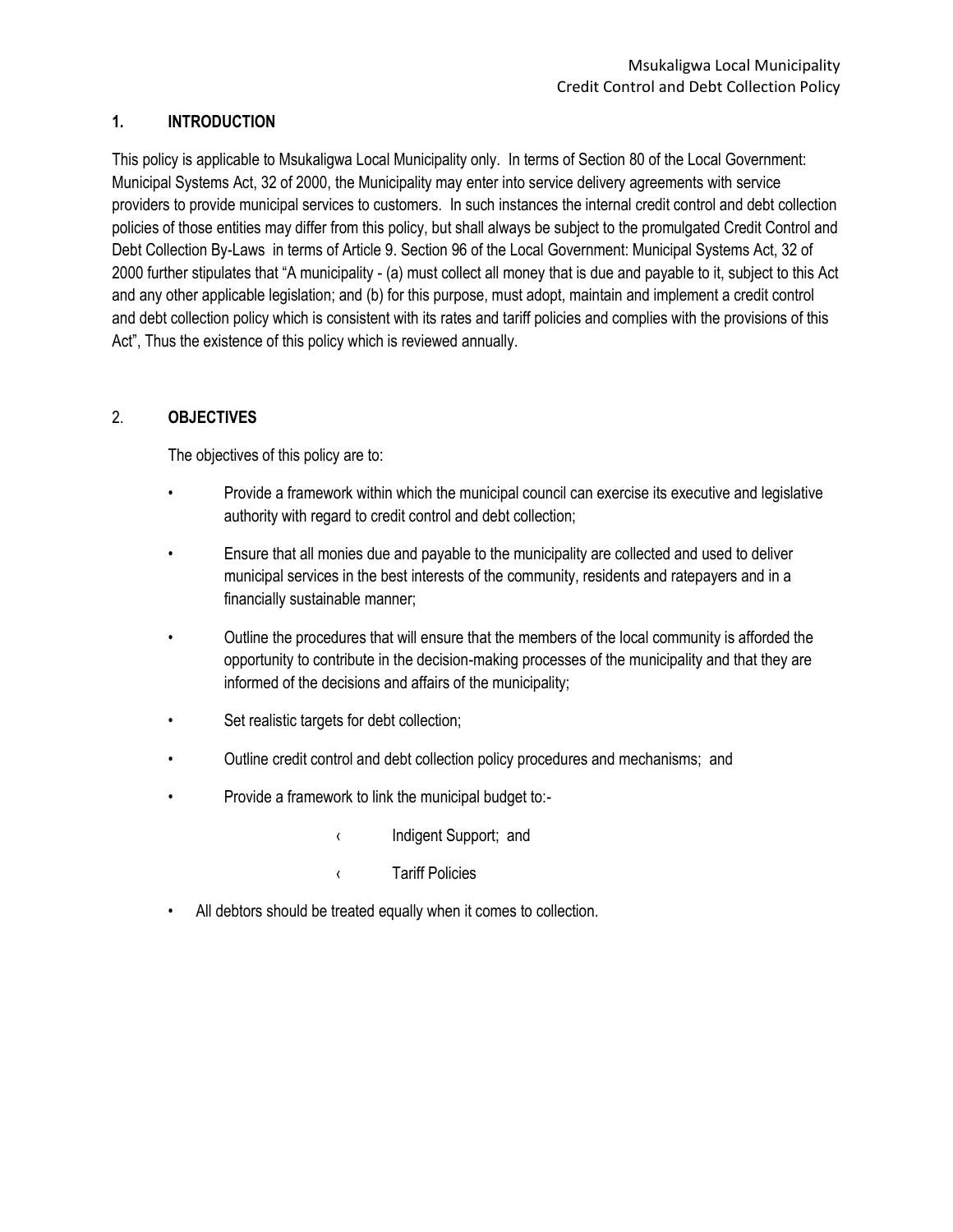#### 2.1 Effective Date

\_\_\_\_\_\_\_\_\_\_\_\_\_\_\_\_\_\_

This Policy will come into effect from \_\_\_\_\_\_\_\_\_\_\_\_\_\_\_\_\_\_\_\_\_\_\_\_\_\_\_ as per Council resolution

# 2.2 Amendment History

| <b>No</b> | Amendment<br>reference | <b>Effective</b><br>date | <b>Section</b> | Page<br>Number | Paragraph | <b>Short</b><br>description |
|-----------|------------------------|--------------------------|----------------|----------------|-----------|-----------------------------|
|           |                        |                          |                |                |           |                             |
|           |                        |                          |                |                |           |                             |
|           |                        |                          |                |                |           |                             |
|           |                        |                          |                |                |           |                             |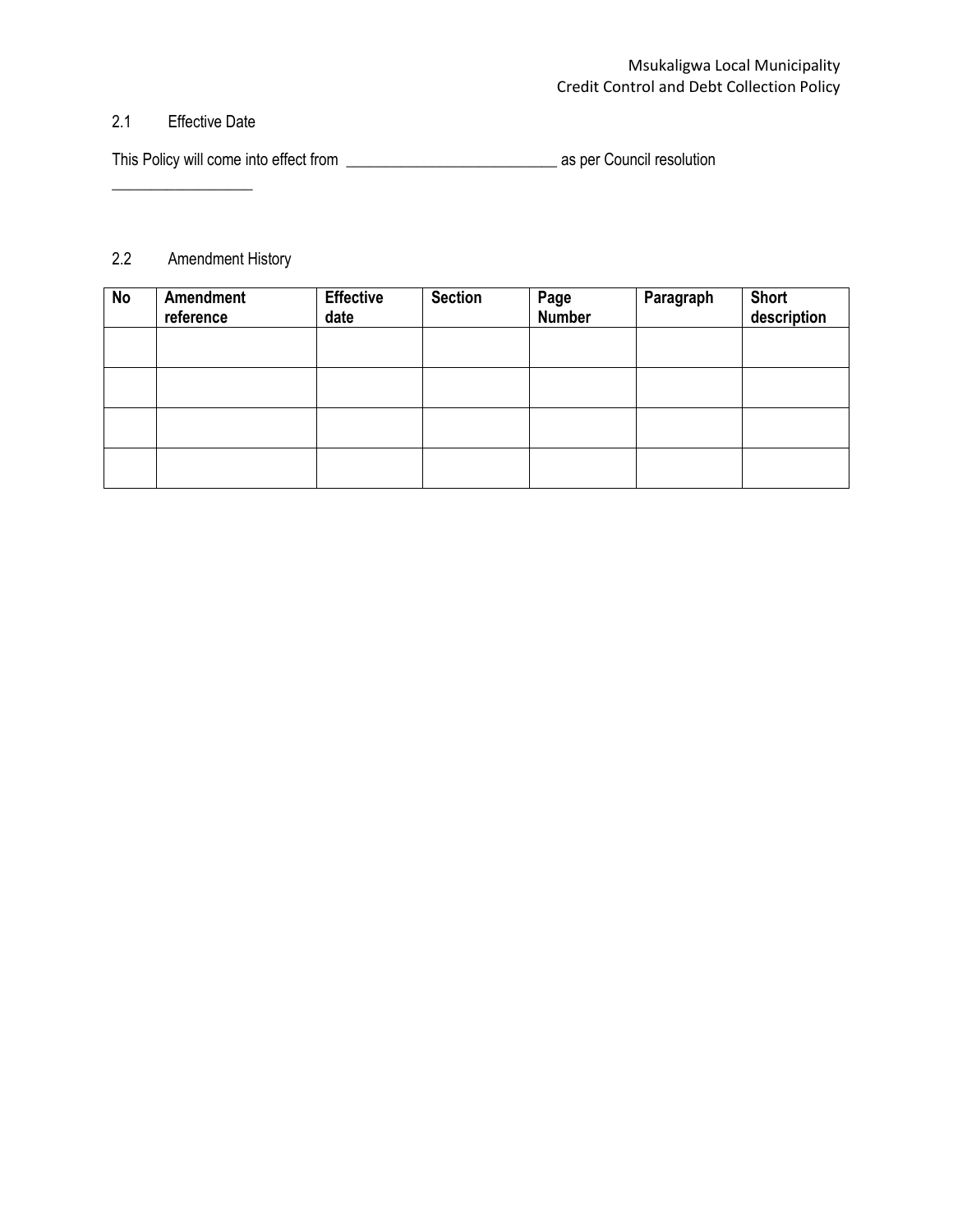#### 3. **DEFINITIONS**

In this policy any word or expression to which a meaning has been assigned in the Local Government: Municipal Systems Act has that meaning, unless the context indicates otherwise-

**"Account"** means an account rendered specifying charges for municipal services provided by the municipality, or any authorized and contracted service provider, and which account may include assessment rates levies.

**"Arrangement"** means a written agreement entered into between the municipality and the customer where specific repayment parameters are agreed to. Such arrangement does not constitute a credit facility envisaged in terms of section i(3) of the National Credit Act but is deemed to be Incidental Credit as envisaged in terms of section 4(6)(b) read with section 5(2) and (3) of the National Credit Act.

**"Arrears"** means those rates and service charges that have not been paid by the due date and for which no arrangement has been made.

**"Authorised representative"** means a person or instance legally appointed by the municipality to act or to fulfill a duty on its behalf.

**"Billing date"** means the date upon which the monthly statement is generated and debited to the customer's account.

**"Business premises"** means premises utilized for purposes other than residential and excludes the following:-

- (a) hospitals, clinics and institutions for mentally ill persons which are not operated for gain;
- (b) museums, art galleries, libraries and botanical gardens which are registered in the names of private persons and are open to the public, whether admission fees are charged or not;
- (c) sports grounds used for the purpose of amateur sports and any social activities which are connected with such sports;
- (d) any property registered in the name of an institution or organization which, in the opinion of the municipality performs charitable work;
- (e) any property utilized for bona fide church or religious purposes.

**"Chief Financial Officer"** means the person appointed as the Chief Financial Officer of the municipality, or his or her nominee.

**"Credit Control"** means all the functions relating to the collection of monies owed by ratepayers and the users of municipal services.

**"Consolidated account"** means an account which is a consolidation of any separate accounts of a person who is liable for payment to the municipality.

**"Council"** means the Council of the Msukaligwa Local Municipality.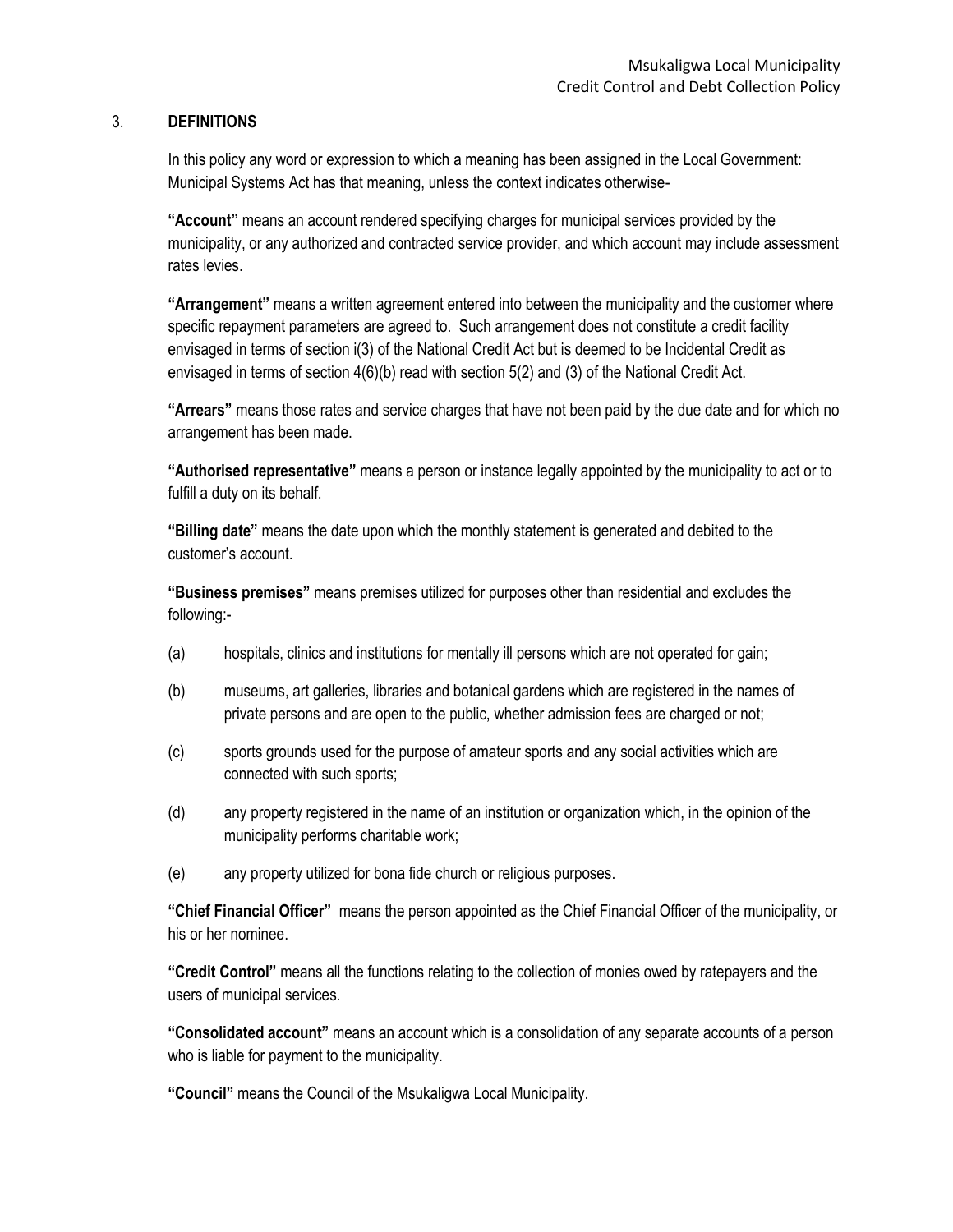**"Customer"** means the occupier of any premises to which the municipality has agreed to supply or is actually supplying municipal services, or if no occupier can be identified or located, then the owner of the premises and includes any customer of the municipality.

**"Day/Days"** means calendar days and are inclusive of Saturdays, Sundays as well as public holidays.

**"Debt Collectors"** means an external person or entity appointed by the Municipality to collect monies due and payable to the Municipality, subject to the conditions contained herein.

**"Defaulter"** means any person who owes arrears to the municipality.

**"Delivery date"** shall mean the date on which the periodic account is delivered to the customer or 3 days after the date the account was posted, whichever is the first.

**"Due date"** in relation to –

- (a) rates due in respect of any immovable property, means:-
	- $(i)$  the twentieth  $(20<sup>th</sup>)$  day of September of the financial year for which such rate is made, in the case where rates are levied on an annual basis:
	- (ii) the date for payment indicated on the account, in the case where rates are levied on a monthly basis; or
	- (iii) any other date determined by Council in terms of a public notice in the Provincial Gazette, and
- (b) service charges due in respect of any immovable property, means the date for payment indicated on the account, provided that the due date for any service charges means the twentieth (20<sup>th</sup>)day of September in the case where service charges are levied annually; and
- (c) should such day fall on a Saturday, Sunday or public holiday the due date shall be the next working day.

**"Electricity charges"** means service charges in respect of the provision of electricity.

#### **"Immovable property"** includes –

- (a) an undivided share in immovable property, and
- (b) any right in immovable property

"**Immovable property"** includes –

- (a) an undivided share in immovable property, and
- (b) any right in immovable property.

**"Implementing authority"** means the Municipal Manager or his or her nominee, acting in terms of section 100 of the Local Government: Municipal Systems Act No. 32 of 2000.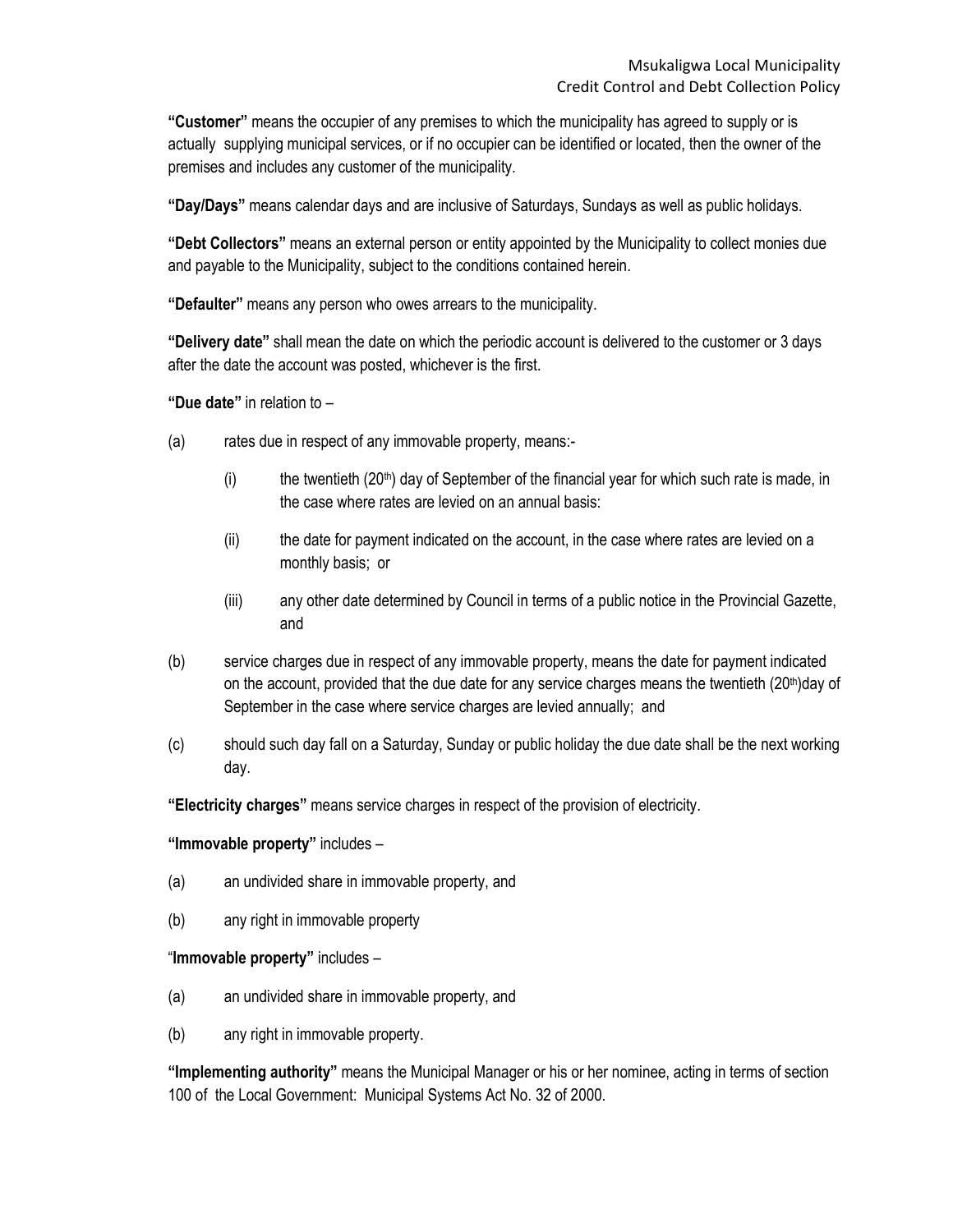**"Indigent customer"** means the head of an indigent household:-

- (a) who applied for and has been declared indigent in terms of Council's Indigent Support Policy for the provision of services from the municipality; and
- (b) who makes application for indigent support in terms of Council's Indigent Support Policy on behalf of all members of his or her household;

**"Indigent Support Programme"** means a structured program for the provision of indigent support subsidies to qualifying indigent customers in terms of the Council's Indigent Policy.

**"Indigent Policy"** means the Indigent Policy adopted by the Council of the municipality.

**"Interest"** means the charge levied on arrears, calculated as the prime rate in the absence of an overdraft made by the municipality, charged by the bank which holds the municipality's primary bank account.

**"Manager Income"** Means the Senior Official in a division of the municipality's Finance Department, overall responsible for the collection of monies owed to the municipality and/or any other official to whom he/she has delegated duties and responsibilities in terms of this policy.

**"Month"** means a calendar month.

**"Monthly average consumption"** means the monthly average consumption in respect of that property calculated on the basis of consumption over the preceding or succeeding twelve months.

**"Municipality"** means the Municipal Council of the Msukaligwa Local Municipality or any duly authorized Committee, political office bearer or official.

**"Municipal pay point"** means any municipal office in the area of jurisdiction of the municipality designated by Council for such purposes, or any such other places as the Chief Financial Officer may from time to time designate.

**"Municipal Manager"** means the Municipal Manager of the Msukaligwa Local Municipality or his or her nominee acting in terms of power delegated to him or her by the said Municipal Manager with the concurrence of the Council.

**"Municipal services"** means services provided either by the municipality, or by an external agent on behalf of the municipality in terms of a service delivery agreement.

**"Occupier"** means any person who occupies, controls or resides on any premises, or any part of any premises without regard to the title under which he or she occupies it.

**"Owner"** in relation to immovable property means –

- (a) the person in whom is vested the legal title thereto provided that:-
	- (i) the lessee of immovable property which is leased for a period of not less than thirty years, whether the lease is registered or not, shall be deemed to be the owner thereof;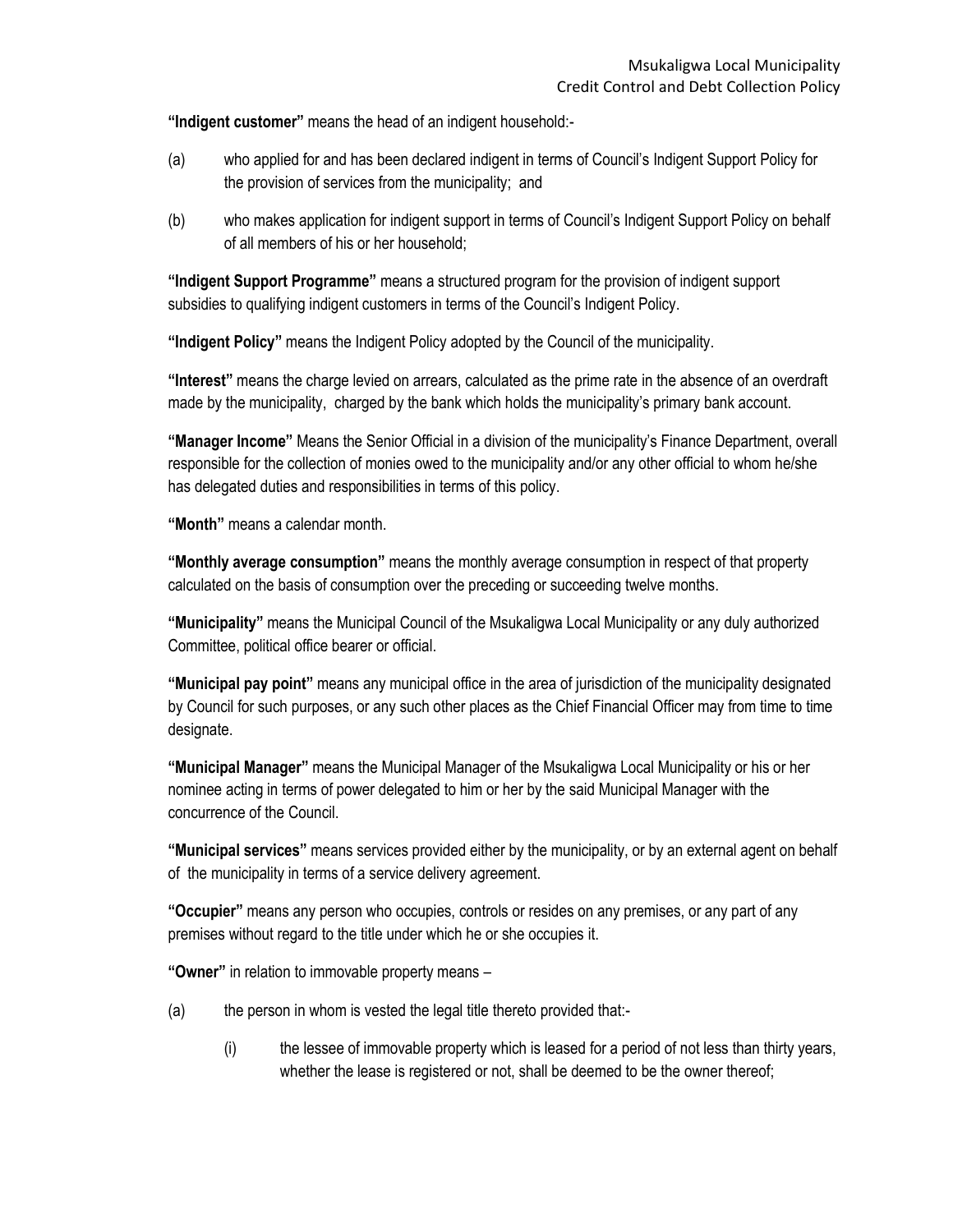- (ii) the occupier of immovable property occupied under a service servitude or right analogous thereto, shall be deemed to be the owner thereof;
- (b) if the owner is dead or insolvent or has assigned his or her estate for the benefit of his creditors, has been placed under curator ship by order of court or is a company being wound up or under judicial management, the person in whom the administration of such property is vested as executor, administrator, trustee, assignee, curator, liquidator or judicial manager, as the case may be, shall be deemed to be the owner thereof;
- (c) If the owner is absent from the Republic or if his address is unknown to the municipality, any person who as agent or otherwise receives or is entitled to receive the rent in respect of such property, or if the municipality is unable to determine who such person is, the person who is entitled to the beneficial use of such property.

**"Premises"** includes any piece of land, the external surface boundaries of which are delineated on:

- (a) A general plan or diagram registered in terms of the Land Survey Act, (9 of 1927) or in terms of the Deed Registry Act, 47 of 1937; or
- (b) A sectional plan registered in terms of the Sectional Titles Act, 95 of 1986, and which is situated within the area of jurisdiction of the municipality.

**"Prescribed"** means prescribed by this policy and where applicable by Council or the Municipal Manager.

**"Prescribed debt"** means debt that becomes extinguished by prescription in terms of the Prescription Act 68 of 1969.

**"Person"** means a natural and juristic person, including any department of state, statutory bodies or foreign embassies.

**"Rates"** means a municipal rate on property envisaged in section 229 (1) of the Constitution read with the Local Government: Municipal Property Rates Act 6 of 2004 and the Local Government: Municipal Finance Act 56 of 2003.

**"Refuse charges"** means service charges in respect of the collection and disposal of refuse.

**"Registered owner"** means that person, natural or juristic, in whose name the property is registered in terms of the Deeds Registry Act, no 47 of 1937.

**"Responsible person"** means any person other than the registered owner of an immovable property who is legally responsible for the payment of municipal service charges.

**"Service charges"** means the fees levied by the municipality in terms of its tariff policy for any municipal services rendered in respect of an immovable property and includes any penalties, interest or surcharges levied or imposed in terms of this policy.

**"Service delivery agreement"** means an agreement between the municipality and an institution or persons mentioned in section 76(b) of the Local Government: Municipal Systems Act 32 of 2000.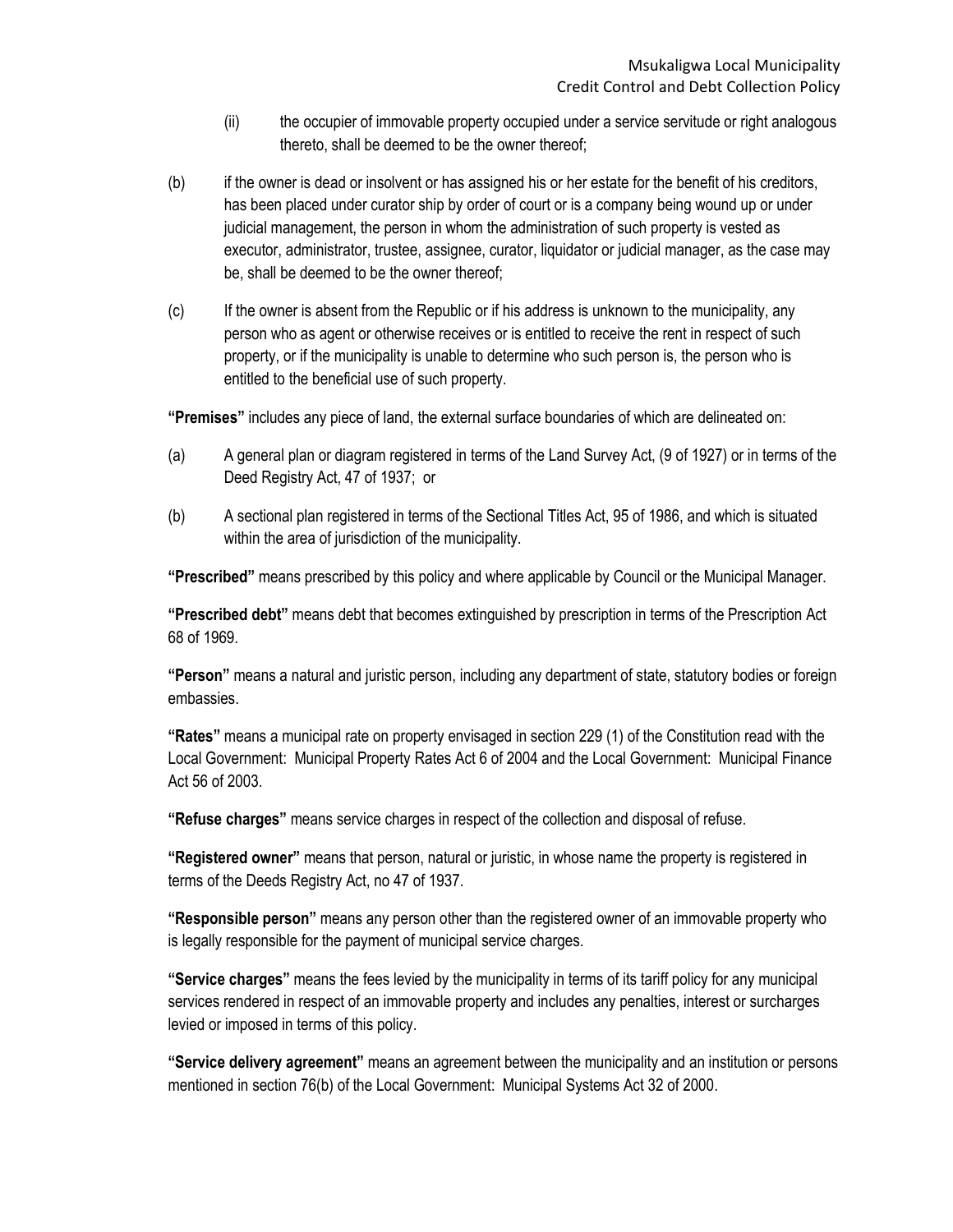**"Sewerage charges"** means service charges in respect of the provision of sewerage services.

**"Sundry customer accounts"** means accounts raised for miscellaneous charges for services provided by the municipality or charges that were raised against a person as a result of an action by a person, and were raised in terms of Council's policies, bylaws and decisions.

**"Supervisory authority"** means the Executive Mayor of the municipality or his or her nominee, acting in terms of Section 99 of the Municipal Systems Act 32 of 2000.

**"Tariff"** means the scale of rates, taxes, duties, levies or other fees which may be imposed by the municipality in respect of immovable property or for municipal services provided.

**"Tariff Policy"** means a Tariff Policy adopted by the Council in terms of Section 74 of the Local Government: Municipal Systems Act 32 of 2000.

**"User"** means the owner or occupier of a property in respect of which municipal services are being rendered.

**"Water charges"** means service charges in respect of the provision of water.

#### 4. **BUDGETING PRINCIPLES**

- a) The Msukaligwa Local Municipality shall not budget for a deficit and should slo ensure that Revenue projections in the Budget are realistic taking into account actual collection levels.
- b) Expenses may only be incurred in terms of the approved Annual Budget (or adjustments budget) and within the limits of the amounts appropriated for each vote in the approved Budget.
- c) Msukaligwa Local Municipality shall prepare three-year budget (Medium Term Revenue and Expenditure Framework (MTREF) and that be reviewed annually and approved by the Council.
- d) The MTREF Budget must at all times be within the framework of the Municipal Integrated Development Plan.

#### 5. **PRINCIPLES**

- The administrative integrity of the Municipality must be maintained at all costs. The democratically elected officials (councillors) are responsible for policy-making, while it is the responsibility of the Municipal Manager to execute these policies.
- All consumers must complete an official application form formally requesting the municipality to connect them to service supply lines.
- Billing is to be accurate, timeous and understandable.
- Enforcement of payment must be prompt, consistent and effective.
- By completing the prescribed application form for the provision of municipal services the customer of services enters into an agreement with the municipality. Such agreement does not constitute a credit facility envisaged in terms of section 8(3) of the National Credit Act (NCA) but shall be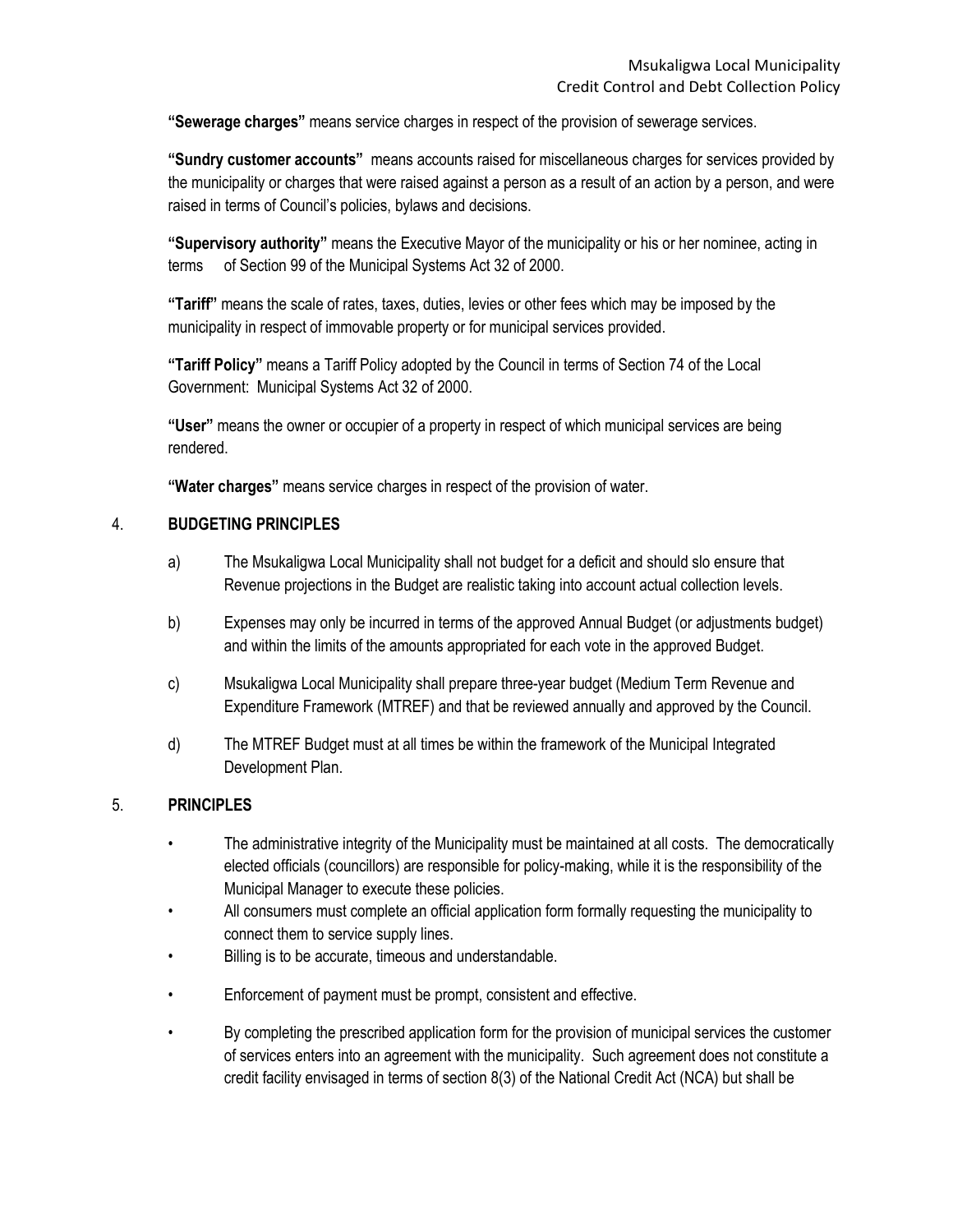incidental credit as envisaged in terms of section 4(6)(b) of the NCA, to which the NCA will only apply to the extent as stipulated in section 5 of the NCA.

- A copy of the application form, conditions of services and extracts of the relevant council's credit control and debt collection policy and by-laws must be handed to every consumer who applies for services, and sign as proof.
- Application forms will be used to categorise consumers, to determine the amount of the deposit payable by the consumer and whether the customer qualifies for indigent support, pre-payment or credit meters. (Annexure A).
- New applications for services will be subject to prescribed credit information and outstanding amounts will be transferred to the new account. All information furnished on the application form may be verified by Council with any or all data information institutions, credit information bureau and/or any financial institutions as may be deemed necessary by Council in determining the applicant's credit worthiness. (Annexure A).
- Depending on Credit Rating Council may provide reduced levels of service to manage the debt growth.
- Consumers may be referred to  $3<sup>rd</sup>$  party debt collection agencies and may be placed on a national credit rating listing.
- Fraud/criminality will lead to loss of rights and heavy penalties and/or public prosecution.
- Incentives and disincentives may be used in collection procedures.
- The consumer is entitled to reasonable access to pay points and to a variety of reliable payment methods.
- The consumer is entitled to an efficient, effective and reasonable response to complaints and appeals, and should suffer no disadvantage during the processing of a reasonable request or appeal.
- The collection process will be efficient and cost-effective and all costs incurred by Council relating to the credit control and debt collection process shall be recovered from the consumer.
- Results will be regularly and efficiently reported.
- Interest charges will be levied on overdue accounts at the rate determined by Council from time to time. Interest will be levied from the due date if not paid by the following due date and will be calculated for a full month(s) irrespective of when payment is made. The interest charged will appear in the following month's account.
- As part of the arrangements made to repay debt the consumer may be required to co-operate with any reasonable measures that might be required to reduce the level of use of consumptive services to affordable levels.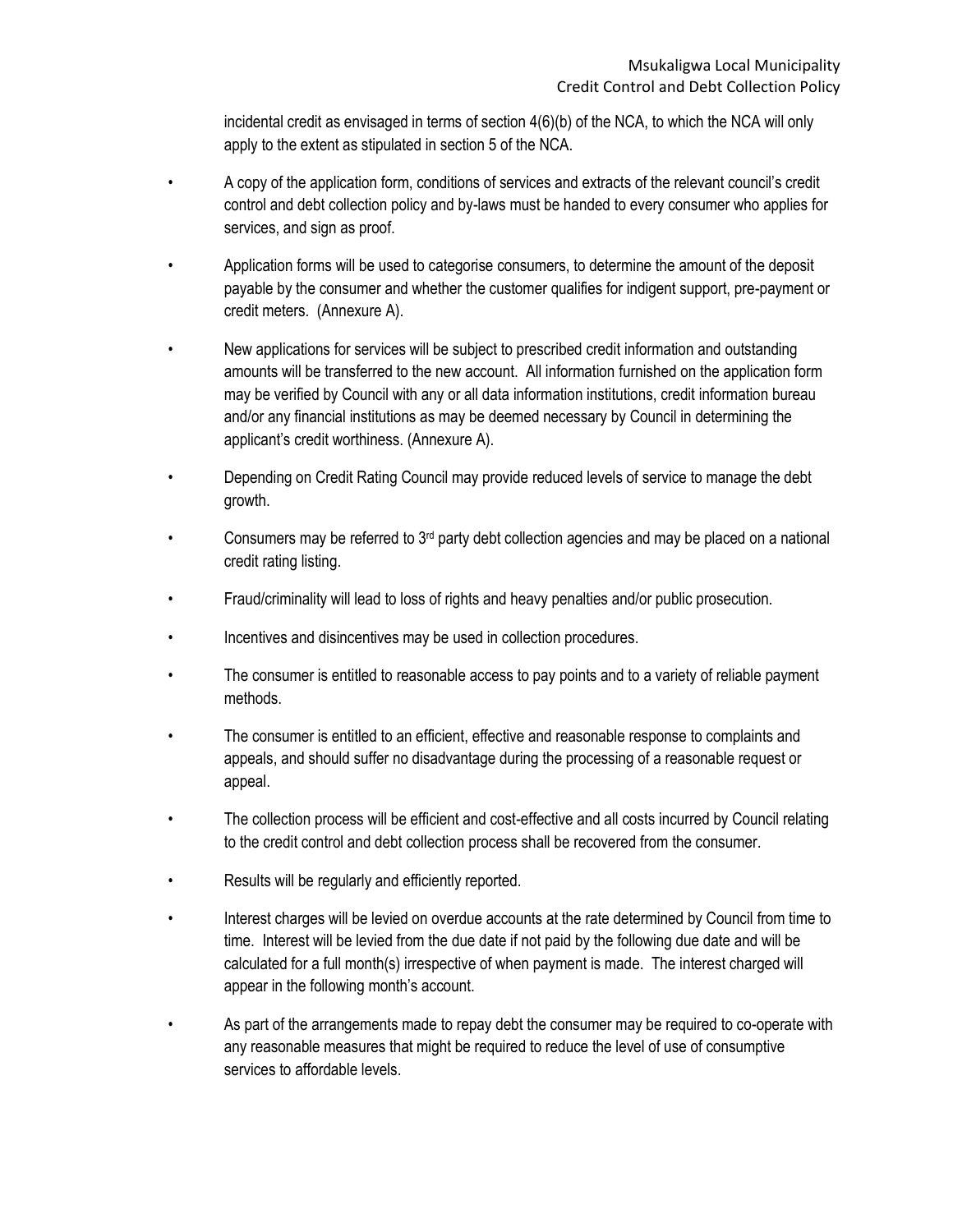- Although consumer care and debt collection are inter-related issues, they should be performed by two separate divisions.
- Indigent households will be identified and supported. Welfare is to be separated from tariff and credit control issues and will be supported by appropriate and affordable policies and practices. Indigent support will be introduced within council's financial ability.
- Targets for performance in both consumer service and debt collection will be set and pursued and remedies implemented for non-performance.
- Human dignity must be upheld at all times.
- The policy must be implemented with equity, fairness and consistency.
- The level of services provided to consumers who regularly default will be reduced.
- Debts and arrangements to repay debts shall be treated holistically, but different repayment periods or methods may be determined for different types of service, consumers or areas within the general rule that the repayment period should be in sympathy with the installments that the consumer can afford.

#### 6. **DUTIES AND FUNCTIONS OF COUNCIL**

- To approve a budget consistent with the needs of communities, ratepayers and residents.
- To impose rates and taxes and to determine service charges, fees and penalties to finance the budget within the affordability of the consumers.
- To provide sufficient funds to give access to basic services for the poor.
- To provide for a bad debt provision, in line with the payment record of the community, ratepayers and residents, as reflected in the financial statements of the municipality.
- To set an improvement target for debt collection, in line with acceptable accounting ratios.
- To set performance targets and monitor the performance of the Municipal Manager regarding credit control and debt collection.
- To approve a reporting framework for credit control and debt collection.
- To consider and approve by-laws to give effect to the Council's policy.
- To revise the budget should Council's targets for credit control and debt collection not be met.
- To take disciplinary action against councilors, officials and agents who do not execute council policies and by-laws.
- To delegate the required authorities to monitor and execute the credit control and debt collection policy to the Municipal Manager and Chief Financial Officer respectively.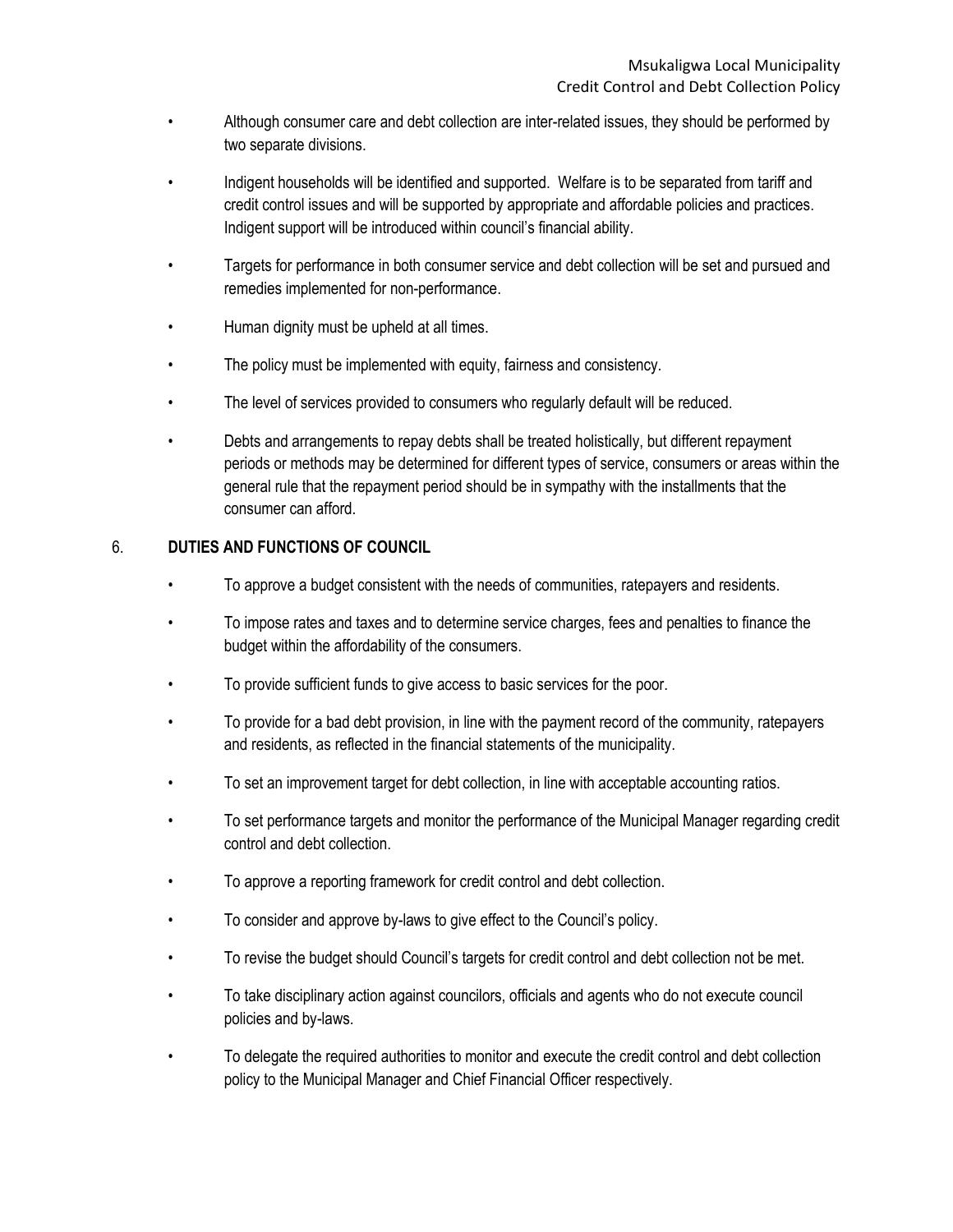- To provide sufficient capacity in the Directorate: Finance for effective and efficient credit control and debt collection.
- 6.1 Duties and functions of the Executive Mayor
	- To oversee and monitor the implementation and enforcement of this policy and by-laws enacted to give effect to the policy;
	- To monitor the performance of the Municipal Manager in implementing the policy and by-laws.
	- To, when necessary, review and evaluate the policy and by-laws in order to improve the efficiency of Council's credit control and debt collection procedures, mechanisms and processes.
	- To report to Council.
- 6.2 Duties and functions of the Municipal Manager
	- To implement good customer care management.
	- To implement Council's credit control and debt collection policy
	- To install and maintain an appropriate accounting system
	- To bill consumers on a monthly basis
	- To demand payment on due dates
	- To raise penalties for defaults
	- To appropriate payments received
	- To collect outstanding debt after the due date
	- To provide different payment methods
	- To determine credit control measures
	- To determine work procedures for public relations, arrangements, disconnections of services, summonses, attachments of assets, sales in execution, write-off of debts, sundry debtors and legal processes.
	- To delegate certain functions to senior managers.
	- To appoint firm/s of attorneys or collection agents to assist with the execution of his/her duties, where necessary.
	- To set performance targets for staff.
	- To appoint staff to execute Council's policy and by-laws in accordance with Council's staff policy.
	- To determine control procedures.
	- To report to the Finance Committee, who in return will report to the Executive Mayor.
- 6.3 Duties and functions of communities, ratepayers and residents
	- To fulfill certain responsibilities, as brought about by the privilege and or right to use and enjoy public facilities and municipal services.
	- To pay service fees, rates on property and other taxes, levies and duties imposed by the municipality.
	- To observe the mechanisms and processes of the municipality in exercising their rights.
	- To allow municipal officials reasonable access to their property to execute municipal functions.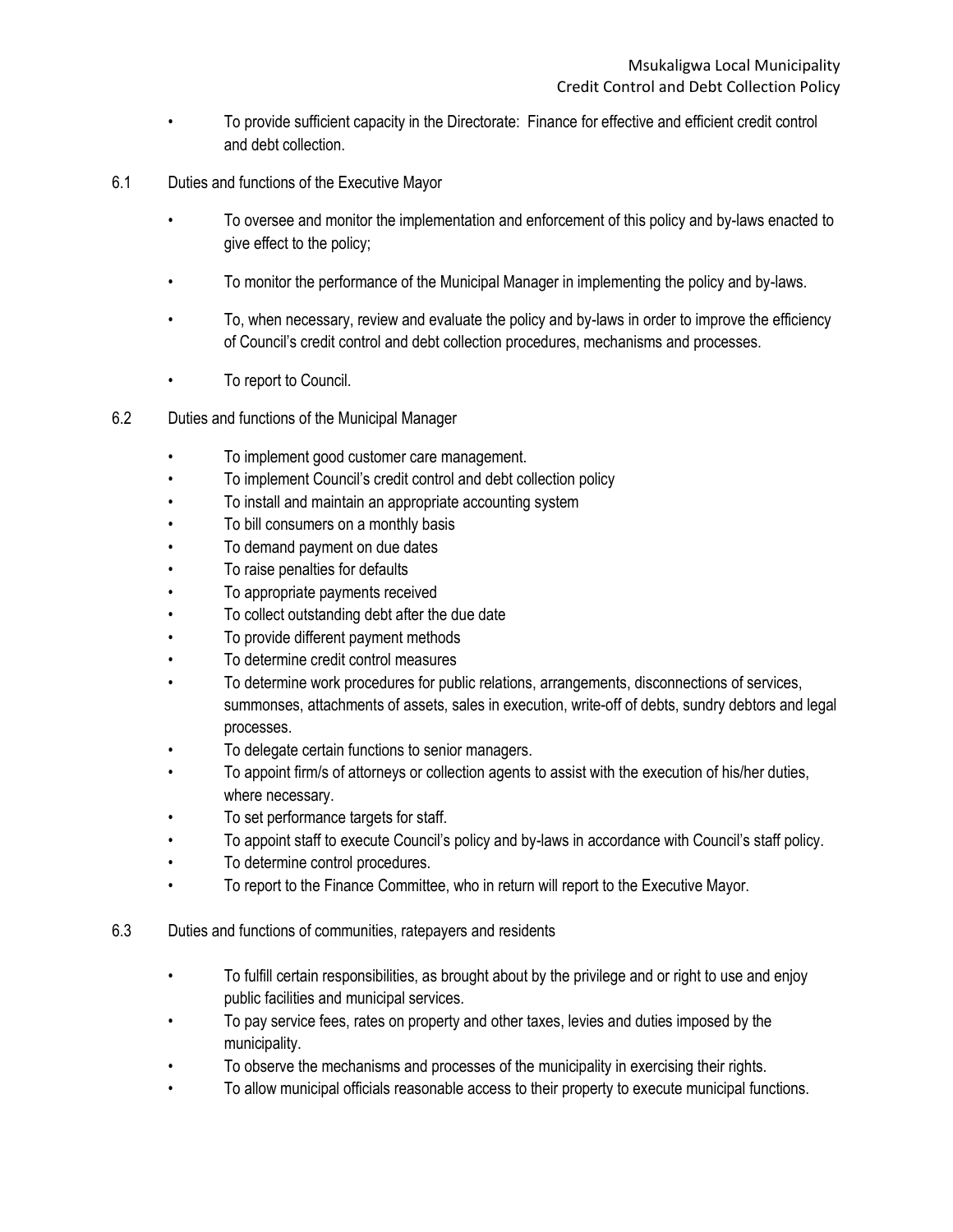- To comply with the by-laws and other legislation of the municipality
- To refrain from tampering with municipal services and property.
- To notify the Municipality of any default meters, abuse of Municipal property and tampering.
- 6.4 Duties and functions of Ward Councillors and Political parties
	- To hold regular ward meetings, at least quarterly, to inform the local community of at least the costs of service provision, the reason for payment of services charges and taxes and the manner in which the money received by the municipality is utilized.
	- To adhere to and convey council policies to residents and ratepayers.
	- To adhere to council's code of conduct for councilors.

#### 7. **CREDIT CONTROL AND DEBT COLLECTION**

#### **ENFORCEMENT MECHANISMS**

#### 7.1 **Water, electricity and other services**

- 7.1.1 The municipality shall provide all customers with a monthly consolidated account for municipal service rendered, which account shall be generated on a monthly basis in cycles of approximately thirty (30) days.
- 7.1.2 The monthly consolidated account can include property rates charges, in which case they shall comply with section 27 of the Municipal Property Rates Act No. 6 of 2004.
- 7.1.3 Accounts must be paid by the due date shown on the account. Consumers who are in arrears with their municipal account will have their supply of electricity and water, and other municipal services, suspended, restricted or disconnected.
- 7.1.4 All accounts are payable as above regardless of the fact that the customer has not received the account, the onus being on the customer to obtain a copy of the account before the due date.
- 7.1.5 Payments received in respect of rates and service charges will be allocated by the municipality entirely within its discretion, on the account of the customer.
- 7.1.6 Part payment received on an account shall be allocated firstly to reduce any penalty charges that may have accrued on the account.
- 7.1.7 An account rendered to a customer by the municipality in respect of rates or municipal services, including the collection and disposal of refuse, electricity, water and sewerage services shall be paid by the due date.
- 7.1.8 EFT payments or payments made through agents must reflect in the municipal bank account on the due date appearing in the customers' municipal account statement.
- 7.1.9 Payments must be received on or before the due date at a municipal pay point by the close of business. Payment received after such, shall be deemed to be late.
- 7.1.10 If the customer pays using a debit card or credit card etc. from third parties, the customer will be responsible for all the costs.
- 7.1.10 If the customer fails to pay any account within a period of seven (7) days after the expiry of the due date, then:-
	- (a) the municipality may limit, disconnect or discontinue the supply of electricity or water to the immovable property in question; and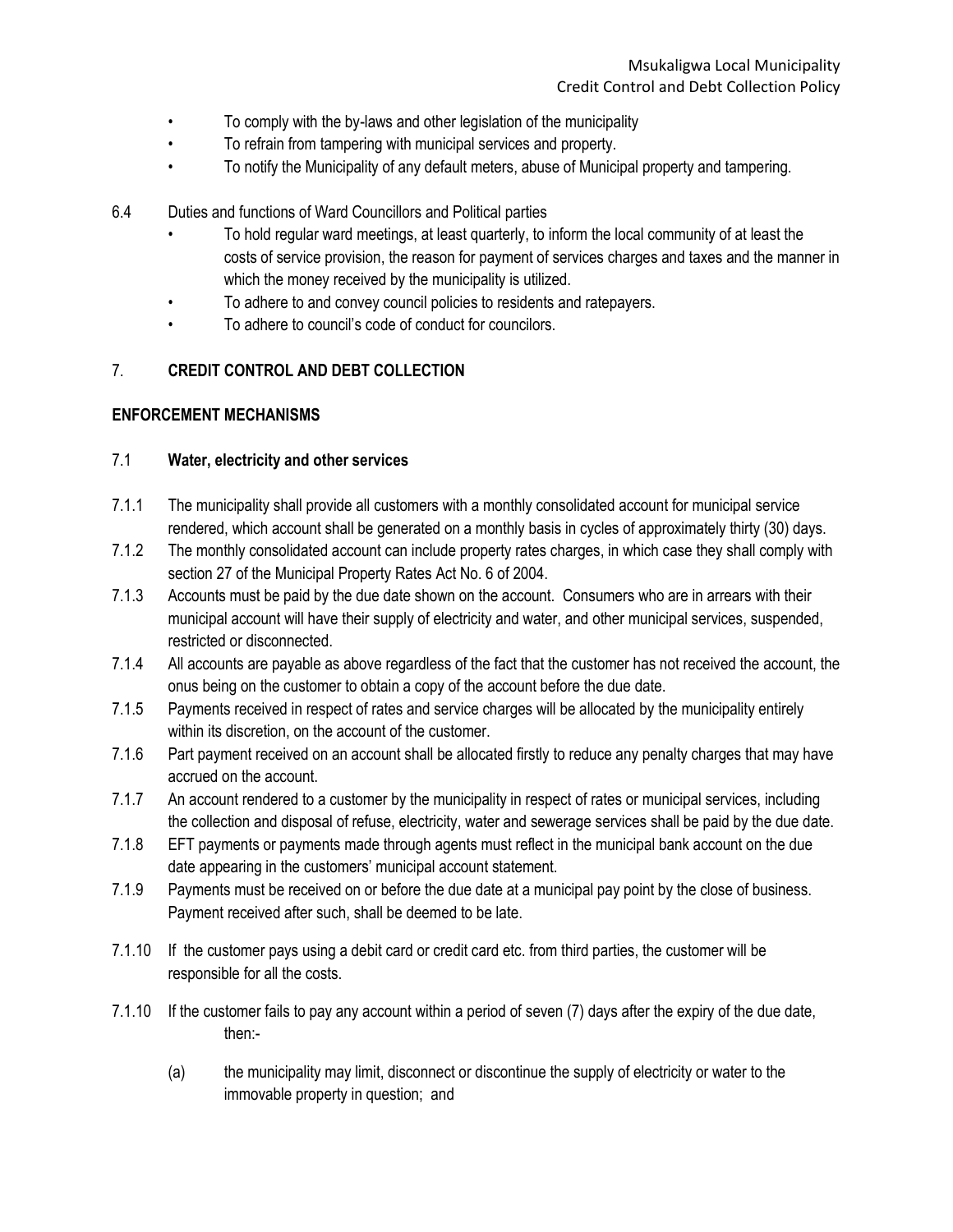- (b) the Chief Financial Officer or any duly authorized person may instruct attorneys to recover the outstanding amounts owed.
- 7.1.11 The limitation, disconnection or discontinuation of the supply of electricity or water shall be effected in the manner that is customarily used or by taking such reasonable and lawful steps as may be necessary.
- 7.1.12 Any disbursements or charges incurred or raised in respect of the limitation, disconnection or discontinuation of the supply of electricity or water shall be paid by the customer.
- 7.1.13 Prior to the limitation, disconnection or discontinuation of the supply of electricity or water, the municipality shall:-
	- (a) provide the customer with adequate notice, including:-
		- (i) the date and time of the proposed limitation, disconnection or discontinuation;
		- (ii) the reason for the proposed limitation, disconnection or discontinuation;
		- (iii) the place at which the customer can challenge the basis of the proposed limitation, disconnection or discontinuation; and
	- (b) allow the customer seven (7) days within which to challenge or make representations.
- 7.1.14 The limitation, disconnection or discontinuation of the supply of water shall not result in a customer being denied access to basic water services for non-payment, where the customer proves, to the satisfaction of the municipality, that he or she is unable to pay for basic water services.
- 7.1.15 If a customer unlawfully reconnects or attempts to reconnect a supply of electricity or water that has been limited, disconnected or discontinued, then –
	- (a) the municipality may disconnect or discontinue the supply entirely by removing the service connection from the premises; and
	- (b) any disbursements, penalties or reconnection charges, together with any outstanding amounts owed in respect of rates or municipal services, must be paid in full or approved arrangement before a reconnection can be made.
- 7.1.16 A notice shall be left at the property advising that the supply has been disconnected, warning that all electric points should be considered live and that all water outlets should be closed. The notice must also advise that the supply will only be reconnected after the total balance of the amount specified in the notice, as well as the prescribed reconnection fee has been paid. The notice must also warn of the consequences of unauthorized reconnection.
- 7.1.17 Businesses shall be required to pay all arrears and prescribed fees before services are restored.
- 7.1.18 Only the Chief Financial Officer shall have the authority to approve arrangements for delayed payment in terms of this policy, which authority may be delegated.
- 7.1.19 Subject to Council's capacity at the time to restore such service, disconnected services will be restored within a reasonable period of time after the consumer produces proof of payment of the required amount. Services will only be restored during the official business hours of Council, except in the case of an emergency (in the discretion of Council), when an additional after hours fee will be charged as prescribed by Council.
- 7.1.20 The onus is always on the consumer to request reconnection and prove payment.
- 7.1.21 Council reserves the right to deny or restrict the sale of electricity or water to consumer who are in arrears with their rates or other municipal charges.
- 7.1.22 The cost of the restriction or disconnection, and the reconnection, will be determined by tariffs agreed by Council, and will be payable by the consumer.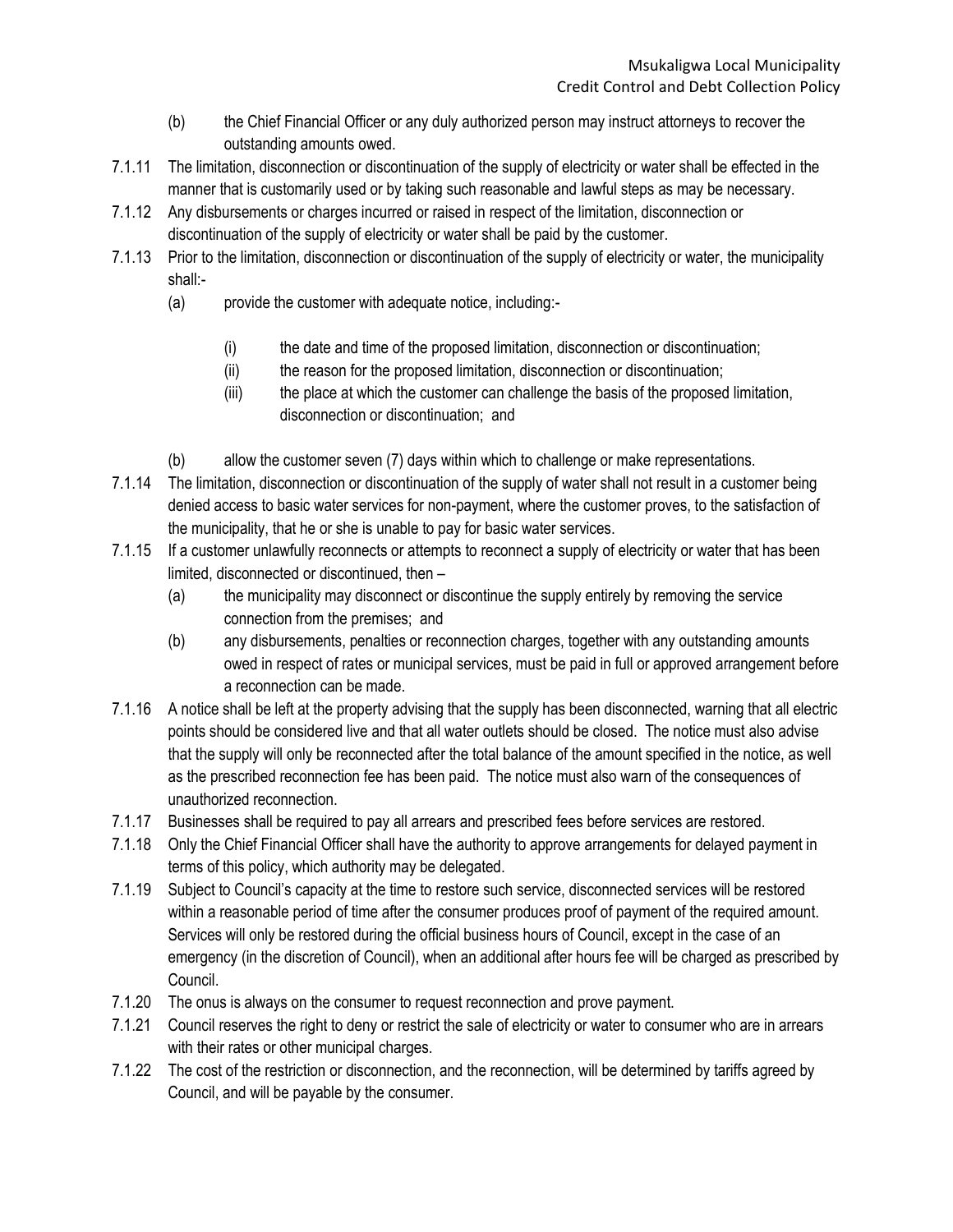- 7.1.23 Should a consumer default in terms of an arrangement, Council may refuse further extension of payment and the full outstanding amount due to Council will be payable. The full outstanding amount will be payable before services are reconnected.
- 7.1.24 Consumers who make no further use of any services but still owe an amount are classified as inactive and who, after the rendering of a second inactive account to their latest known postal addresses, shall be handed over to the internal collections division. Should no payment be received in response to a letter of demand addressed to the above-mentioned address, the particulars of the consumer and the fact of nonpayment shall be listed with ITC (Information Trust Corporation). If the outstanding amount warrants it, further legal action may be instituted for recovery of the outstanding balance.
- 7.1.25 If a residential consumer's service is suspended on conventional electricity meters and/or conventional water meters, a pre-paid electricity/water meter installed for consumer's cost and blocked (restricted services).
- 7.1.26 The municipality must provide an owner of a property in its jurisdiction with copies of accounts sent to the occupier of the property for municipal services supplied to the property if the owner requests such accounts in writing from the municipality.
- 7.1.27 The municipality must provide an owner of a property in its jurisdiction with copies of any agreement entered into with the occupier of the property for the payment of an outstanding account if the owner requests such agreement in writing from the municipality.

#### 7.2 **Deposits**

#### 7.2.1 **Domestic Consumers**

- 7.2.1.1 Deposits are payable for all services rendered in respect of water and electricity except in areas where such deposits were not payable at the date of introduction of this policy.
- 7.2.1.2 All deposits will be adjusted annually with a rate to be determined by council.
- 7.2.1.3 When a consumer default payment, the deposit will be adjusted/recalculated as follows:
	- 7.2.1.3.1 Default payment by a consumer with electricity services rendered: Two times the amount of the highest consumption over the previous 4months, for electricity and water, x 80%.
	- 7.2.1.3.2 Default payment by a consumer for water services rendered: Two times the amount of the highest consumption over the previous 4months for water, x 80%.
- 7.2.1.4 The increased deposits may be payable in 4 months where the increase in deposit is more than R100.00
- 7.2.1.5 Deposits will not be adjusted downwards.
- 7.2.1.6 No arrangement can be made on deposits.
- 7.2.1.7 Consumer deposits for consumers who pay their consumers account in time and does not become in default will maintain the status quo of the initial deposit.
- 7.2.1.8 Should the consumer appear in the cut-off list more that 3 months the consumer will have to move from conventional to pre-paid meter.

#### 7.2.2 **Non-Domestic Consumers**

- 7.2.2.1 Deposits are payable for all services rendered in respect of water and electricity except in areas where such deposits were not payable at the date of introduction of this policy.
- 7.2.2.2 All deposits will be adjusted annually with a rate to be determined by council.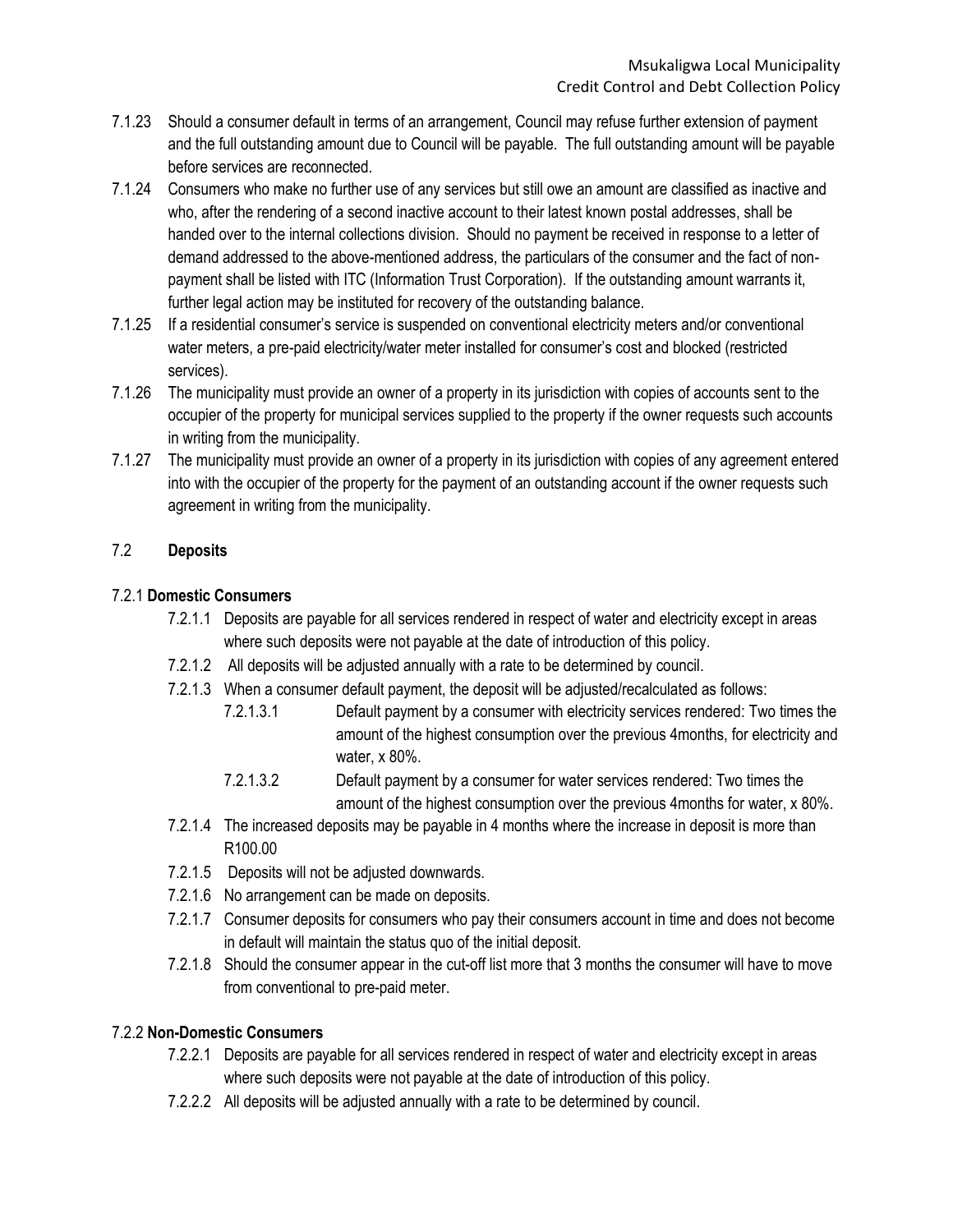- 7.2.2.3 When a consumer default payment, the deposit will be adjusted/recalculated as follows:
	- 7.2.2.3.1 Default payment by a consumer with electricity services rendered: Two times the amount of the highest consumption over the previous 4months, for electricity and water, x 100%.
	- 7.2.2.3.2 Default payment by a consumer for water services rendered: Two times the amount of the highest consumption over the previous 4months for water, x 100%.
- 7.2.2.4 Deposits will not be adjusted downwards.
- 7.2.2.5 Consumer deposits for consumers who pay their consumers account in time and does not become in default will maintain the status quo of the initial deposit
- 7.2.2.6 Demand and KVA meters deposit's to be recalculated after 3 months according average use.
- 7.2.2.7 A phase in process will be undertaken over a period of 3 years from the date of implementation of this policy with regards to accounts that were opened previously without or lesser deposit as compared to the current deposits to ensure that all deposits are valued in the present value.
- 7.2.2.8 That all consumer deposits appearing on the cutting lists be dealt with according to Council policies and by-laws.
- 7.2.3 The System should prompt the user to fill in all mandatory fields completely and accurately, i.e. Identity Number, Postal and Physical addresses, etc.

#### 7.3 **Rates**

Annual Rtes (and other annual levies)

- 7.3.1 Payments received in respect of rates and service charges will be allocated by the municipality entirely within its discretion, on the account of the customer.
- 7.3.2 Part payment received on an account shall be allocated firstly to reduce any penalty charges that may have accrued on the account.
- 7.3.3 The municipality may utilize the procedures prescribed in terms of section 7.1 of this policy to recover rates arrears from the owner of immovable property.
- 7.3.4 Any limitation, disconnection or discontinuation of the electricity or water supply, for the purposes of sub-section 7.2.1 shall be effected subject to the requirements contained in section 7.1 of this policy.
- 7.3.5 If the account is not paid by the due date as displayed on the account a notice shall be issued showing the total amount owed to Council.
- 7.3.6 If the account is not settled or there is no response from the consumer to make acceptable arrangements to repay the debt, summons may be issued and the legal process followed.
- 7.3.7 In instances where the rates debt is in respect of Municipal property sold by suspensive sale agreement or in terms of a lease agreement, the collection thereof will be done in terms of the Deed of Sale or lease agreement or any subsequent applicable written agreement between Council and the customer.
- 7.3.8 During the process of debt collection, Council shall within reason give consumer an opportunity to make arrangements for payment of arrear accounts without having to resort to sales in execution, which shall be utilized as a last resort. Council shall however not hesitate to proceed with sales in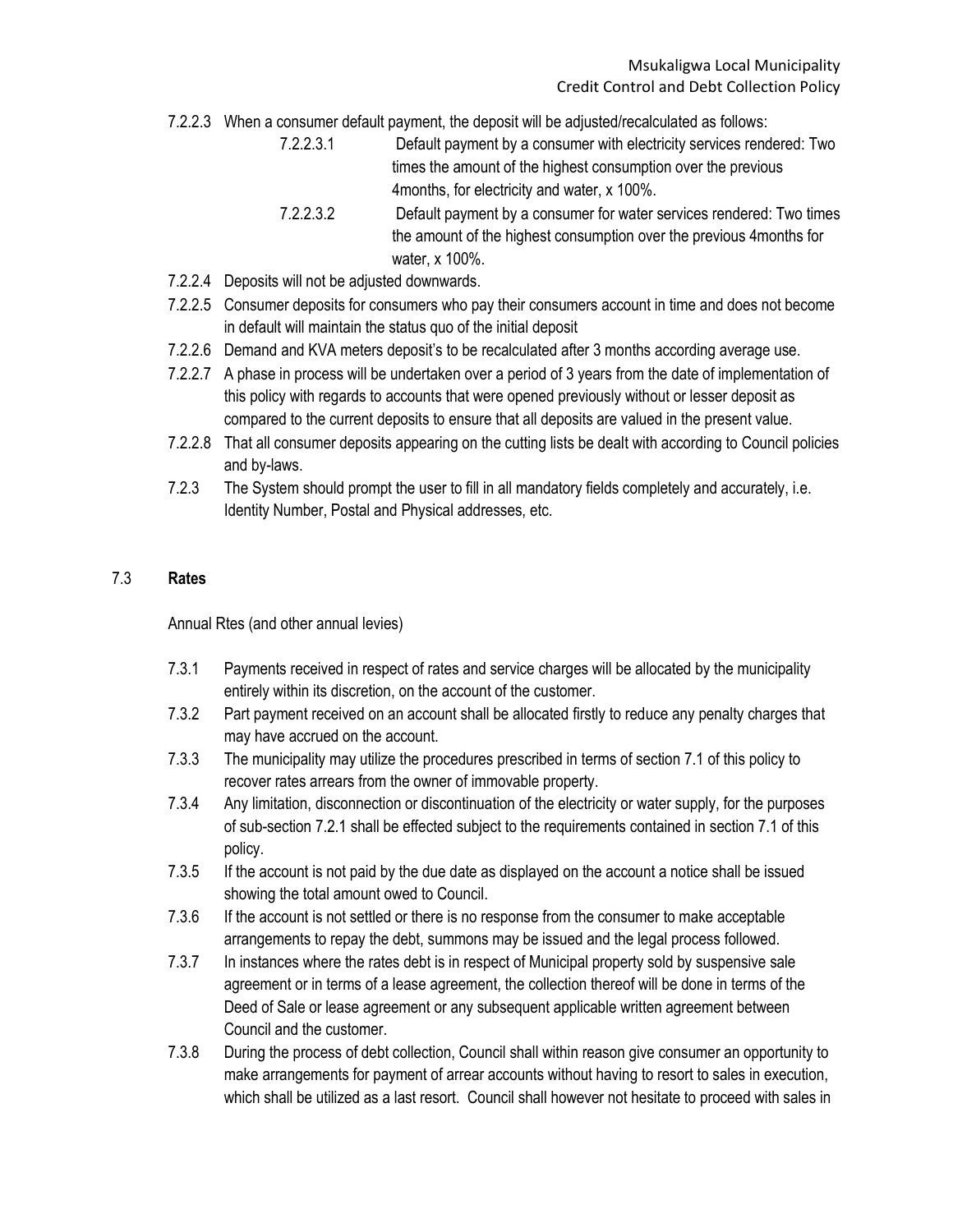execution where no arrangements have been made or where alternatives provided by Council from time to time are not used.

- 7.3.9 Alternatively to sub-section 7.2.3, above, the municipality may recover rates arrears in whole or in part from a tenant or occupier of the Immovable property, despite any contractual obligation to the contrary on the tenant or occupier. The municipality may recover an amount only after the municipality has served a written notice on the tenant or occupier.
- 7.3.10 The amount the municipality may recover from the tenant or occupier of a property is limited to the amount of rent or other money due and payable, but not yet paid, by the tenant or occupier to the owner of the property.
- 7.3.11 Any amount the municipality recovers from the tenant or occupier of the property must be set off by the tenant or occupier against any money owed by the tenant or occupier to the owner.
- 7.3.12 The tenant or occupier of a property must, on request by the municipality, furnish the municipality with a written statement specifying all payments to be made by the tenant or occupier to the owner of the property for rent or other money payable on the property during a period determined by the municipality.
- 7.3.13 The municipality may, despite the Estate Agents Affairs Act 1976, recover the amount due for rates on a property in whole or in part from the agent of the owner, if this is more convenient for the municipality.
- 7.3.14 The municipality may recover the amount due for rates from the agent of the owner only after it has served a written notice on the agent.
- 7.3.15 The agent must, on request by the municipality, furnish the municipality with a written statement specifying all payments for rent on the property and any other money received by the agent on behalf of the owner during a period determined by the municipality.
- 7.3.16 The amount the municipality may recover from the agent is limited to the amount of any rent or other money received by the agent on behalf of the owner, less any commission due to the agent.

#### **Monthly Rates**

- 7.3.17 Payments received in respect of rates and service charges will be allocated by the municipality entirely within its discretion, on the account of the customer.
- 7.3.18 Part payment received on an account shall be allocated firstly to reduce any penalty charges that may have accrued on the account.
- 7.3.19 The municipality may utilize the procedures prescribed in terms of section 7.1 of this policy to recover rates arrears from the owner of immovable property.
- 7.3.20 Any limitation, disconnection or discontinuation of the electricity or water supply, for the purposes of sub-section (1) section 7.2.16, shall be effected subject to the requirements contained in section 7.1 of this policy.
- 7.3.21 Interest will be charged on all overdue accounts as annually determined on 1 July of the new financial year.
- 7.3.22 If a consumer's account is in arrears for 30 days, a notice shall be delivered to the consumer demanding payment of the arrear amount. The consumer will be deemed to have received the notice on the same day if delivered by hand, e-mail or fax, on the third day after date of posting if posted by ordinary mail and on the fourth day after date of posting if posted by registered mail. Should the consumer fail to pay the arrears by the due date stipulated in the notice, the full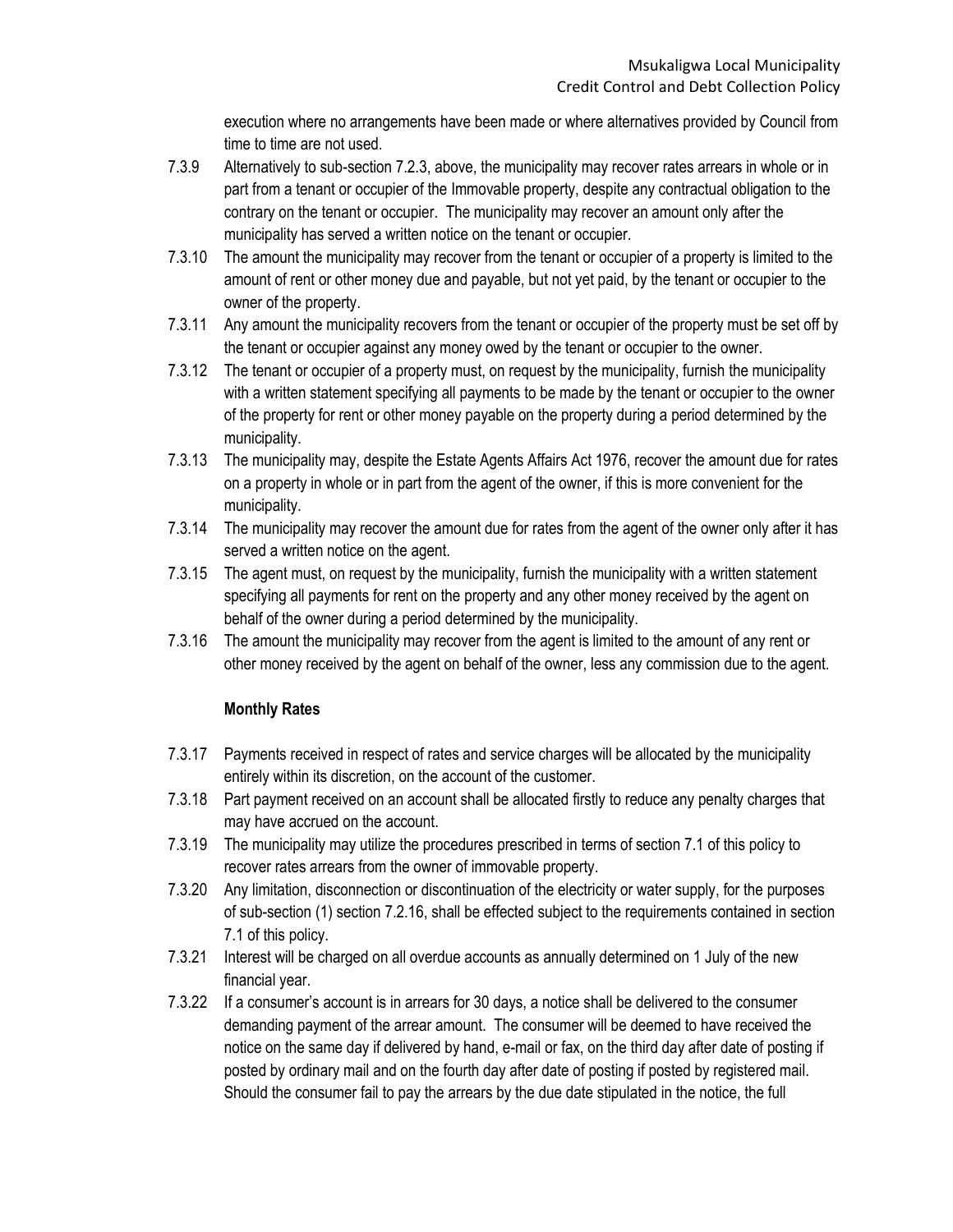outstanding balance of the annual rates shall become due and payable and Council may institute legal action for the recovery thereof.

7.3.23 The municipality may alternatively to sub-section 7.2.18, above recover rates arrears in whole or in part from a tenant or occupier of the immovable property, despite any contractual obligation to the contrary on the tenant or occupier. The procedures describe in par 7.2.9 to 7.2.15 will be applicable.

#### 7.4 **Sundry and housing accounts**

- 7.4.1 A letter of demand shall be forwarded in respect of all accounts 30 days in arrears and should payment not be received by the due date, legal action may be instituted forthwith. The debtor will be deemed to have received the notice on the same day if delivered by hand, e-mail or fax, on the third day after date of posting if posted by registered mail.
- 7.4.2 Property purchased from Council by way of suspensive sale agreement shall be repossessed in terms of the written agreement.
- 7.4.3 Once a property has been repossessed, the debtor will not be eligible for reinstatement of the agreement or to purchase any other property from Council by way of suspensive sale agreements.

#### 7.5 **Interest on overdue accounts**

- 7.5.1 Interest will be raised as a charge on all accounts not paid by the due date in accordance with applicable legislation and as determined by Council from time to time (annually determined on 1 July of the new Financial Year at prime overdraft rate of the Municipality's banker. Interest will be levied and capitalized monthly in arrears, on the monthly outstanding balance, from the due date, if not paid by the due date, and will be calculated for a full month(s). Irrespective of when payment is made. The interest charged will appear on the following month's account.
- 7.5.2 Accounts with outstanding amounts of less than R 500.00 will not be disconnected unless otherwise.

#### 7.6 **Personal contact**

- 7.6.1 Telephonic contact
- 7.6.2 Officials/agents calling on clients
- 7.6.3 Council will endeavor, within the constraints of affordability, to make personal or telephonic contact with arrear consumers to encourage their payment, and to inform them of their arrears state, and their rights (if any) to conclude arrangements or to indigence subsidies, and other related matters, and will provide information on how and where to access such arrangements or subsidies.
- 7.6.4 The municipality shall maintain a schedule of consumers with large amounts outstanding, these consumers will be monitored on a daily basis to establish if they conform to arrangements made.
- 7.6.5 Should the municipality incur costs contacting, the client will be responsible for the cost incurred.

#### 7.7 **Legal Process / Use of attorneys / Use of credit bureaus**

7.7.1 Council, will, when any debtor is 60 days in arrears, commence legal process against that debtor provided the Collection Process is complied to, which process could involve final demands, summonses, judgments,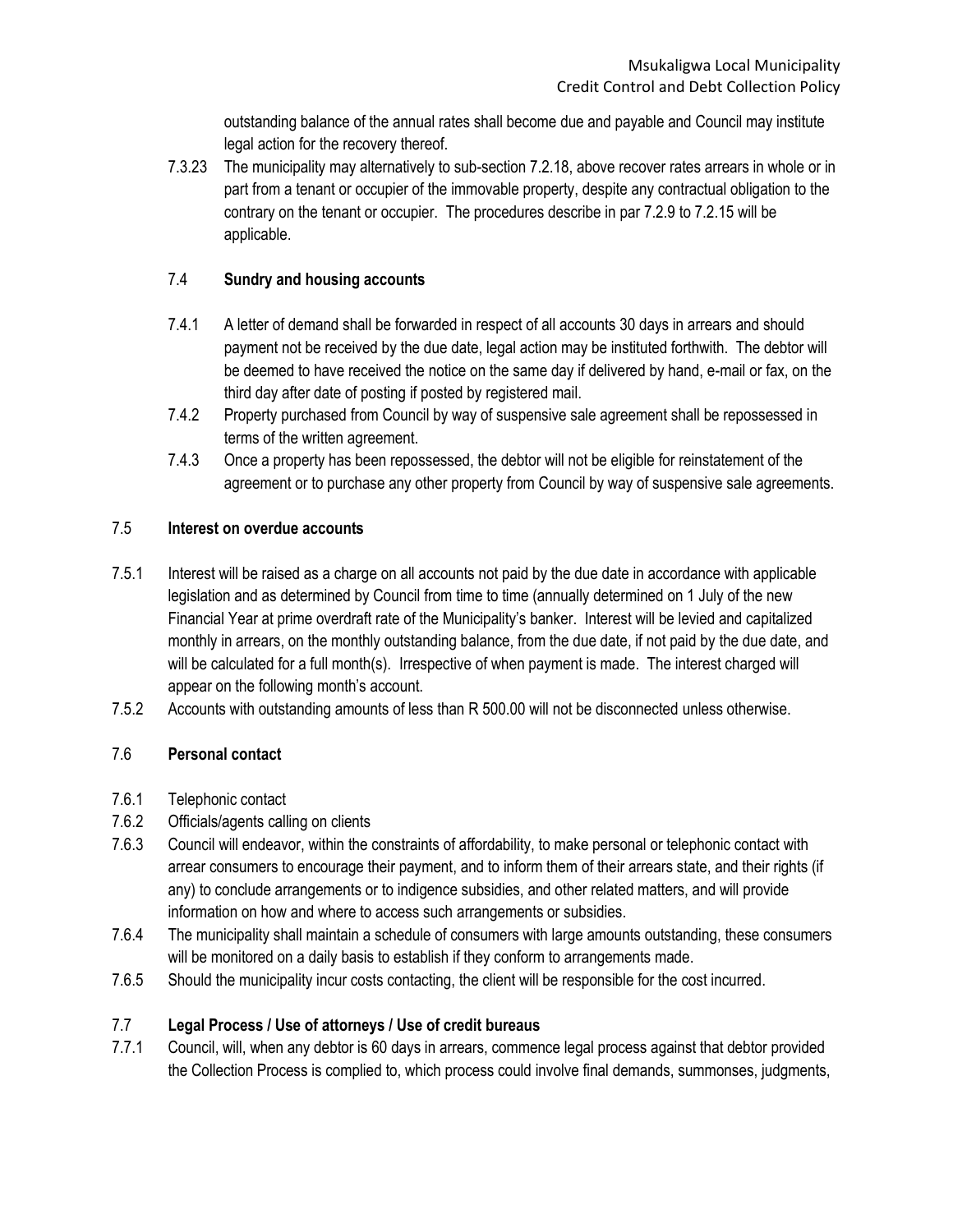garnishee and emolument attachment orders, financial enquiries and/or sales in execution of movable and immovable property.

- 7.7.2 Council will exercise strict control over this process, to ensure accuracy and legality within it, and will require monthly reports on progress from outside parties, be they attorneys or any other collection agents appointed by council.
- 7.7.3 Council will establish procedures and codes of conduct with these outside parties.
- 7.7.4 All steps in the credit control procedure will be recorded for Council's records and for the information of the debtor.
- 7.7.5 All costs of this process are for the account of the consumers.
- 7.7.6 Individual consumer accounts are protected and are not the subject of public information. However Council may release debtor information to credit bureaus and other institutions lawfully entitled to such information. This release will be in writing and this situation will be included in Council's agreement with its consumers.
- 7.7.7 Council may consider the cost effectiveness of this process, and will receive reports on relevant matters, including cost effectiveness.
- 7.7.8 Council may consider the use of agents, and innovative debt collection methods and products. Cost effectiveness, the willingness of agents to work under appropriate codes of conduct and the success of such agents and products will be part of the agreement Council might conclude with such agents or product vendors; and will be closely monitored by Council.
- 7.7.9 Consumers will be informed of the powers and duties of such agents and their responsibilities including their responsibility to observe agreed codes of conduct.
- 7.7.10 Any agreement concluded with an agent or product vendor shall include a clause whereby breaches of the code of conduct by the agent or vendor will see the contract terminated.
- 7.7.11 Only payment in full of the outstanding balance reflected on the account shall be deemed acceptable payment before a consumer's particulars are removed from any adverse credit listing. In the case of default judgments entered into against consumers, the consumer shall at its own cost appoint an attorney to set aside the judgment, after payment of the full outstanding balance has been made to Council.

#### 7.8 **Staff and Councilors in arrears**

- 7.8.1
	- *i.* Item 10 of Schedule 2 to the Act states that " *A staff member of a municipality may not be in arrears to the municipality for rates and service charges for a period longer than three (3) months, and a municipality may deduct any outstanding amounts from a staff member's salary after this period."*
	- ii. In the case where an official is in arrears for s period of sixty (60) days a written notice will be issued to that official and given a period of fourteen (14) calendar days to pay the outstanding amount or make arrangements.
	- iii. The staff member must sign an acknowledgement of debt in accordance with this policy subject to the deduction of all future accounts from his/her salary. These arrangements may not exceed three (3) months.
	- iv. No special treatment shall be afforded to staff in arrears.
	- v. Failure to pay the outstanding amount or to make acceptable arrangements for repayment will result in the deduction of the outstanding amount, the terms will be determined by the Accounting Officer / CFO.
- 7.8.2
	- i. Item 12A of Schedule 1 of the Act states *"A councilor may not be in arrears to the municipality for rates and service charges for a period longer than three (3) months."*
	- ii. The municipal manager shall liaise with the Executive Mayor and issue the necessary salary deduction instruction where appropriate.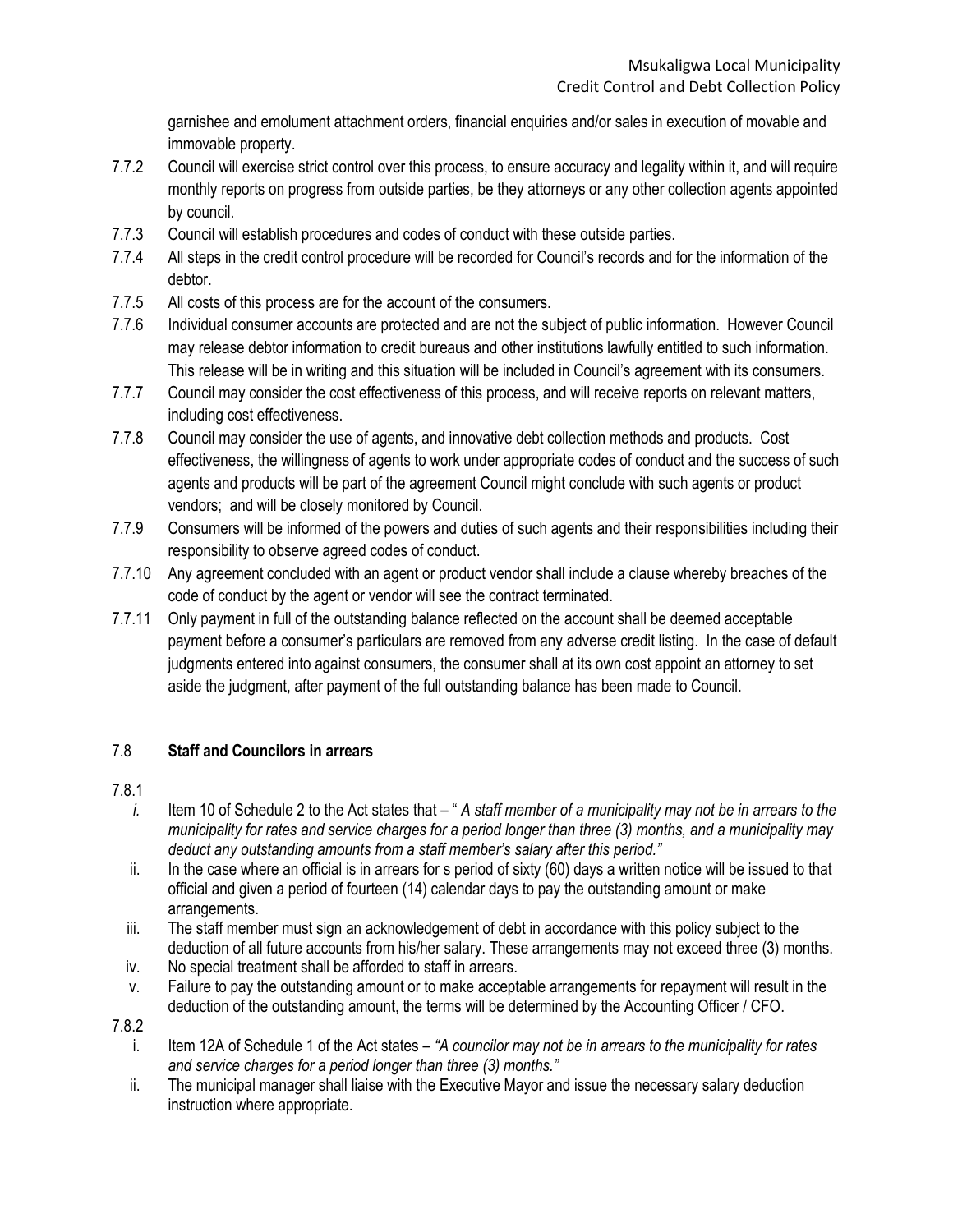#### 7.9 **Theft, tampering & fraud**

- 7.9.1 Any person (natural or juristic) found to be illegally connected or reconnected to municipal services, interfering or tampering with meters, reticulation network or any other supply equipment or committing any unauthorized service associated with the supply of municipal services, as well as theft and damage to Council property, will be prosecuted and/or liable for penalties as determined from time to time.
- 7.9.2 Council will immediately terminate the supply of services to a consumer should such conduct as outlined above be detected.
- 7.9.3 Council will maintain monitoring systems and teams to detect and survey consumers who are undertaking such illegal actions.
- 7.9.4 The total bill owing, including penalties, assessment of unauthorized consumption, damages and discontinuation and reconnection fees, and increased deposits as determined by Council if applicable, becomes due and payable before any reconnection can be sanctioned.
- 7.9.5 Council may distinguish in its penalties between cases of vandalism and cases of tampering.
- 7.9.6 Subsequent acts of tampering will lead to penalties and deposits increasing in quantum.
- 7.9.7 Council reserves the right to lay criminal charges and to take any other legal action against both vandals and thieves and any person that contravenes any of Council's By-Laws or any other applicable legislation.
- 7.9.8 Any person failing to provide information or providing false information to the municipality may face immediate disconnection/restriction of services.
- 7.9.9 An average consumption will be levied on an account for the period the consumer ceased purchasing electricity before any reconnection can be authorized. The calculated average will be debited to the consumer's account.

#### **7.10 Cost of collection**

7.10.1 All costs and charges pertaining to the Credit control processes as set out herein, interest, administration costs, all penalties, surcharges, damages, service discontinuation and reconnection costs and all legal costs, fees and disbursements associated with credit control and debt collection are for the account of the consumer and should reflect at least the actual cost of the particular action.

#### 7.11 **Irrecoverable debt**

- 7.11.1 The Municipal Manager must ensure that all avenues are utilized to collect the municipality's debt.
- 7.11.2 There are some circumstances that allow for the valid termination of debt collection procedures (accounts to be written off – Municipal Manager approval required)
	- i The insolvency or demise of the debtor, whose estate has insufficient funds;
	- ii A balance being too small to recover, for economic reasons considering the cost of recovery (R3 000.00);
	- iii Prescription'
	- iv When the debtor relocates and two tracing agents are unable to trace the current whereabouts of the debtor;
	- v All reasonable notifications and cost effective legal avenues to recover the outstanding amount have been exhausted;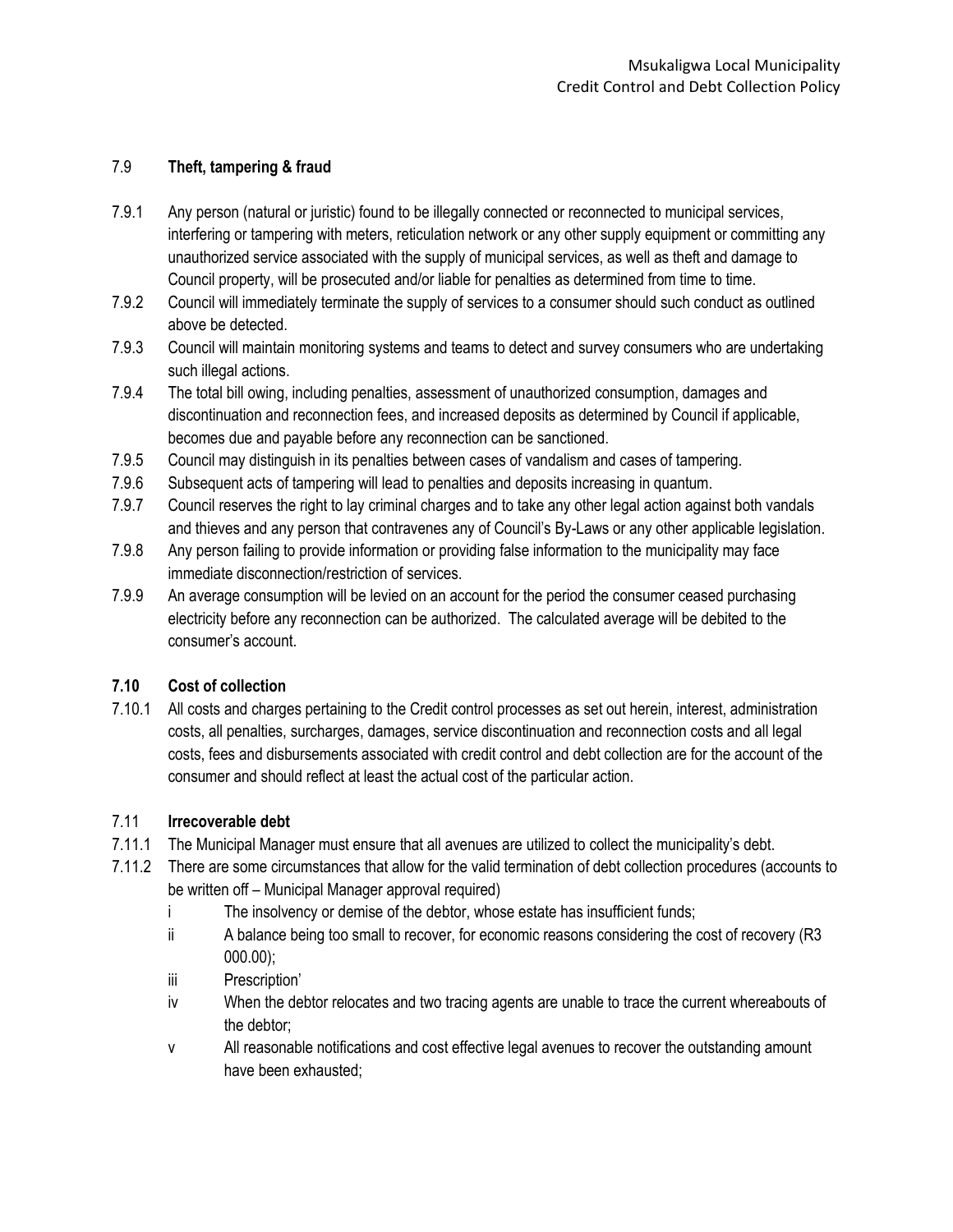- vi The amount outstanding is the residue after payment of a dividend in the Rand from an insolvent estate;
- vii It is impossible to prove the debt outstanding;
- viii The outstanding amount is due to an administrative error by Council or by Council Resolution, on good cause shown.
- Ix The Debt has matured.
- 7.11.3 The municipality will maintain audit trials in such an instance, and document the reasons for the abandonment of the debt.
- 7.11.4 The Council's delegations as approved setting out particulars of the debt and the reasons for abandonment, together with a written request authorizing the writing off of the indicated debt:
- 7.11.5 Notwithstanding the thresholds as contemplated in the approved delegations, Council or its authorized officials will be under no obligation to write off any particular debt and will always have the sole discretion to do so.
- 7.11.6 The Assistant Director must submit a report annually with regards to debts written off.
- 7.11.7 An amount of up to R 3 000. 00 may only be written off by the CFO or delegated official, the account must be inactive.

# 7.12 **Rates clearance certificate**

- 7.12.1 Subject to sections 118(1) and (1a) of the Act, the following shall apply to the issue of a rates clearance certificate for the purpose of effecting transfer of a property to a new owner:
- 7.12.1.1 Assessments:
	- i. Application shall be made by the conveyance, in the prescribed format. Each application must be accompanied by the relevant application fee. The application will not be processed until the fee is paid.
	- ii. An assessment in terms of section 118(3) of the Act will only be issued on request by the conveyance.
	- iii. The balance of the debt, prior to the two years preceding the date of application of a certificate, shall remain as a charge against the property and it is payable on the due date of the registration of the property.
	- iv. The new owner will not receive services on the property until the debt is paid or suitable arrangements are made to the debt (Section 89 of the insolvency Act)
	- v. The onus is on the conveyor to advise the purchaser accordingly.
	- vi. The certificate shall be valid for a period of sixty (60) calendar days from date of issue.
- 7.12.1.2 Information and addresses of the purchaser provided on the rates clearance certificate shall be used as details of the new owner/purchaser for the purposes of billing for rates, services and consolidated accounts, until same is changed by the purchaser.

# 7.13 **Disputes**

- 7.13.1 A customer must submit a written letter for each dispute.
- 7.13.2 The dispute must be of a specific amount.
- 7.13.3 The consumer must continue paying the account in full excluding the disputed amount until the dispute has been settled.
- 7.13.4 Should there be a dispute between Council and the customer regarding an outstanding amount the customer will be expected to pay the outstanding amount until the dispute is settled.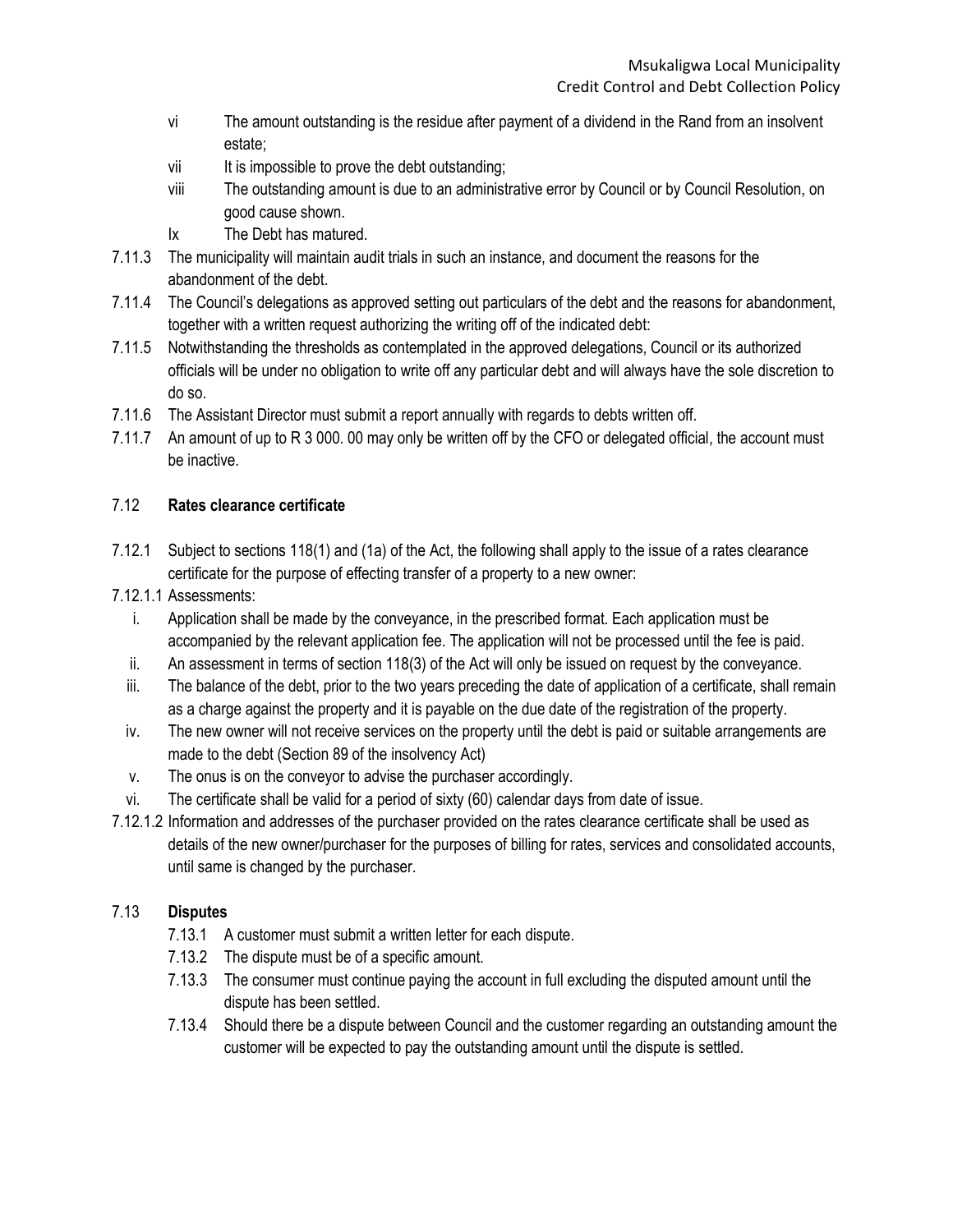#### 7.14 Incentive Schemes

Councillor may decide to have once off incentive schemes in order to boost payment rate.

#### 8. **PERFORMANCE EVALUATION**

8.1 Income Collection Targets

Council shall create targets that include:

- i. Reduction in present monthly increase in debtors in line with performance agreements determined by Council.
- 8.2 Consumer Service Targets

Council shall create targets that will include:

- i. Response time to consumer queries
- ii Date of first account delivery to new consumers
- iii Reconnection time lapses
- iv Meter reading cycles
- 8.3 Administrative Performance

Council shall create targets that will include:

- i. Cost efficiency of debt collection
- ii Query rates
- iii Enforcement mechanism rations

Council will create a mechanism wherein these targets are assessed; Council's performance is evaluated and remedial steps taken.

#### 9 **REPORTING TO COUNCIL**

- 9.1 The Chief Financial Officer shall report monthly to the Municipal Manager in a suitable format to enable the Municipal Manager to report to the Executive Mayor, who will report to the Council. This report shall report on:
	- i. Cash flow information for the capital and operating accounts, and combined situation, showing Council's actual performance against its cash flow budgets.
	- ii. Cash collection statistics, showing high-level debt recovery information (numbers of customers; enquires; default arrangements; growth or reduction of arrear debtors; ideally divided into areas, business (commerce and industry) domestic, state, institutional and other such divisions.
	- iii. Performance of all areas against targets agreed to in item 6 of this policy document.
	- iv. Council's ongoing income and expenditure statements, comparing both billed income and cash receipt income, against ongoing expenditure in both.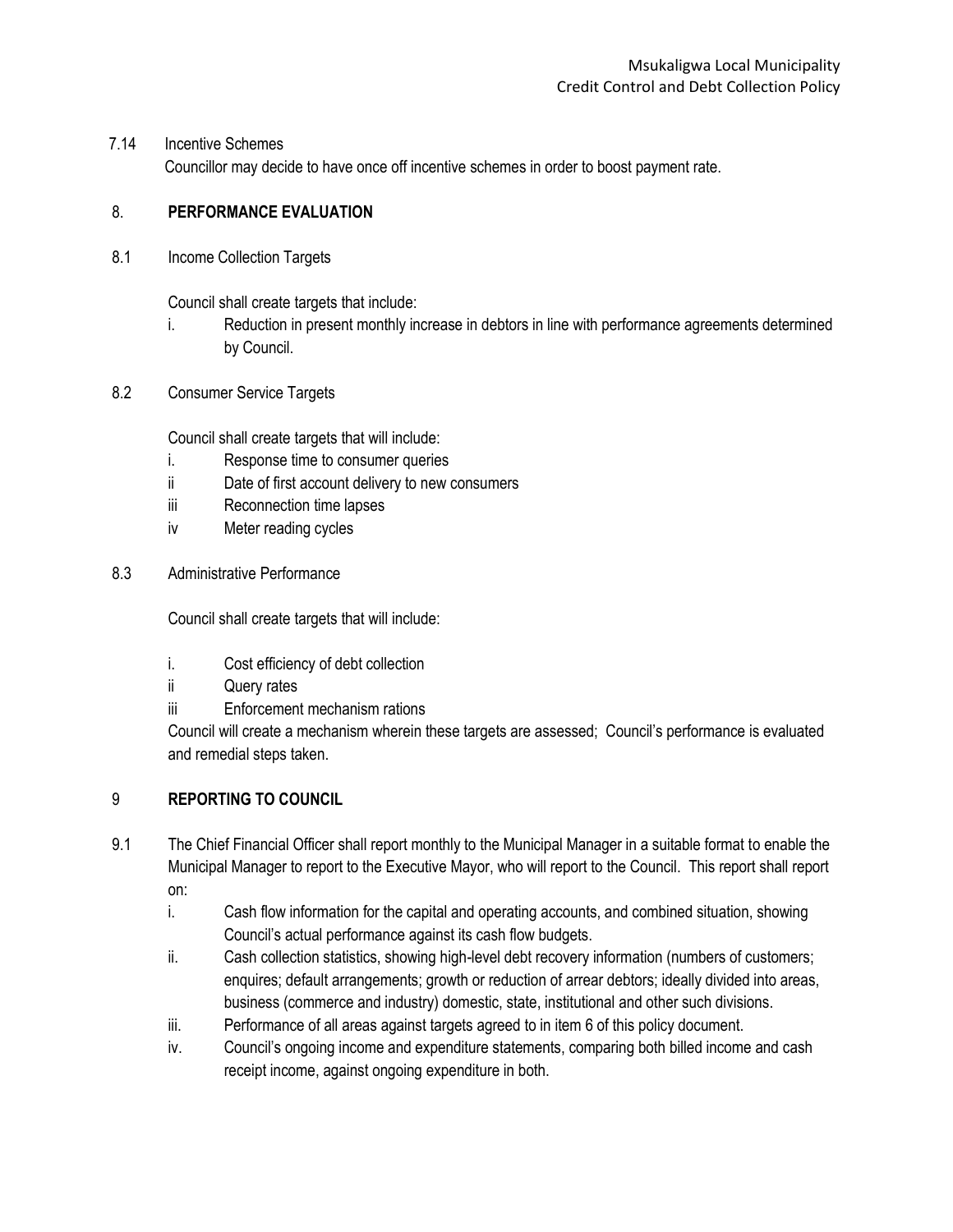9.2 If in the opinion of the Chief Financial Officer, Council will not achieve cash receipt income equivalent of the income projected in the annual budget as approved by Council, the Chief Financial Officer will report this with motivation to the Municipal Manager who will, if he/she agrees with the Chief Financial Officer, immediately move for a revision of the budget according to realistically realizable income levels. (Adjustment Budget).

#### 10. **STRUCTURES OF THE FINANCIAL SERVICES DIRECTORATE**

10.1 Council shall regularly receive a report from the Chief Financial Officer, if necessary after consultation with suitable consultants, on the manpower and systems requirements of the financial directorate which requirements take into account Council's agreed targets of customer care and management, and debt collection, and, after considering this report, Council will within reason vote such resources as are necessary to ensure that the financial directorate has the staffing and structures to meet Council's targets in this regard or to outsource the service.

#### 11. **INDIGENT**

Please refer to the Msukaligwa Local Municipality's Indigent Policy.

Council shall,

- 11.1 In accordance with Section 74.2 © of the Local Government: Municipal Systems Act, 2000 which stipulates that poor households must have access to at least basic services through-
	- tariffs that cover only operating and maintenance costs;
	- special tariffs or life line tariffs for low levels of use or consumption of services or for basic levels of service; and
	- Any other direct or indirect method of subsidization of tariffs for poor households.
- 11.2 and in accordance with Section 97 © of the Local Government: Municipal Systems Act, 2000 which states that a municipality must make provision for indigent debtors that is consistent with its rates and tariff policies and any national policy on indigents, and
- 11.3 subject to the terms and conditions as set out in the Indigent Policy assist households who cannot afford to pay in full for services in proportion to their use or consumption.
- 11.4 An indigent policy is a revenue protection mechanism and for Msukaligwa Local Municipality to protect its revenue, it shall apply the indigent support policy consistently. Indigents should be evaluated on form Annexure B to this policy.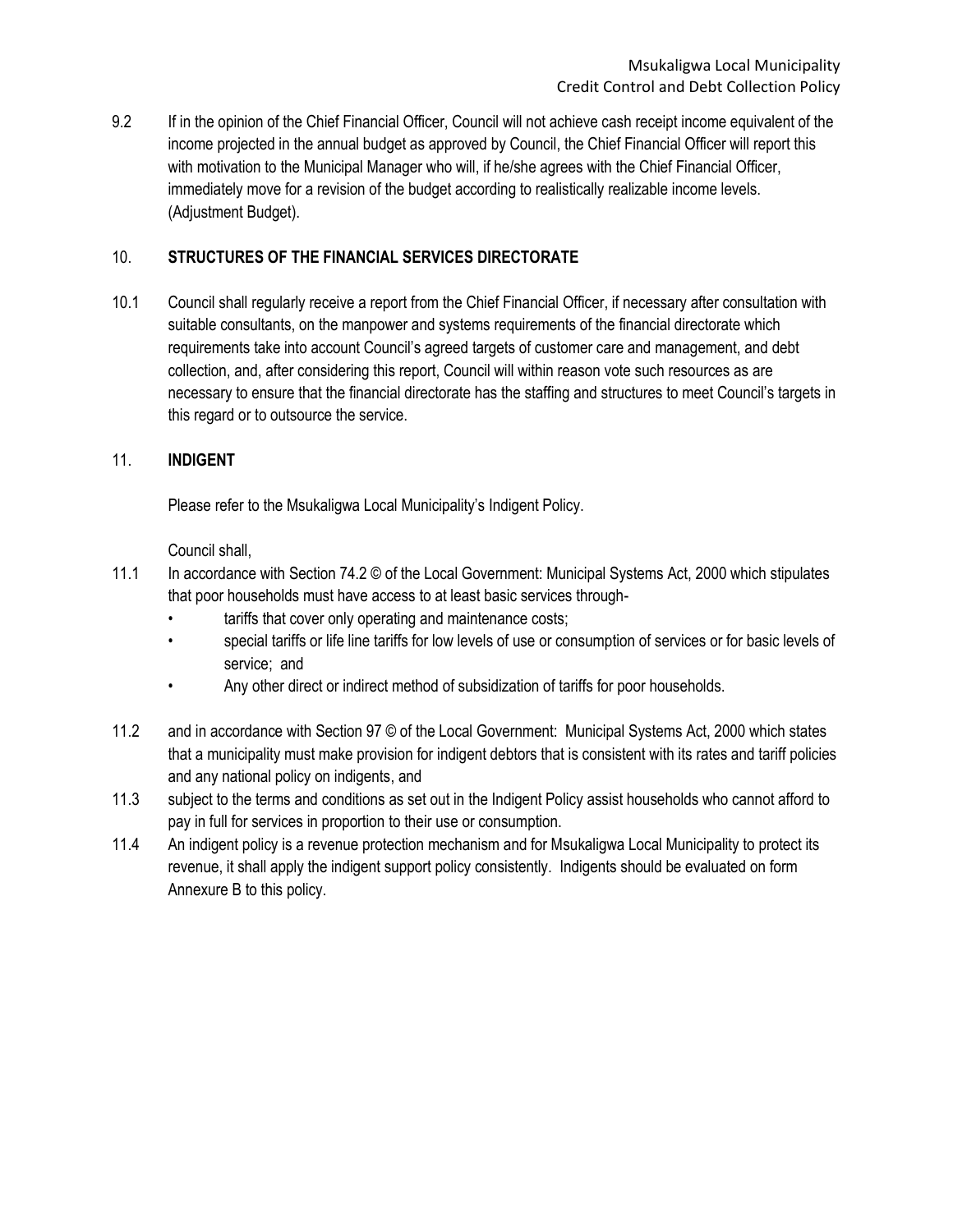# **12. Annexure "A"**

# **MSUKALIGWA LOCAL MUNICIPALITY**

#### **APPLICATION FOR MUNICIPAL SERVICES**

#### **PLEASE RENDER/\*DISCONTINUE THE FOLLOWING SERVICES ON ……………………………… (DATE) (2 WORKING DAYS' NOTICE IS REQUIRED)**

| <b>WATER PROVISION</b> |                           |      | <b>SEWERAGE (TOILET)</b> |                    |  | <b>ELECTRICITY</b> |         |       | <b>REFUSE</b> |         |  |
|------------------------|---------------------------|------|--------------------------|--------------------|--|--------------------|---------|-------|---------------|---------|--|
| Communal               | Yard                      | Pre- | House                    | <b>Pit Latrine</b> |  | Water              | Prepaid |       | Conventional  | Removal |  |
| Standpipe              | paid<br>restrictor<br>Тар |      | Connection               | 'VIP)              |  | Connection         |         | meter |               |         |  |
|                        |                           |      |                          |                    |  |                    |         |       |               |         |  |

#### **TYPE OF SUPPLY**:

| omestic<br>IOL. | ommercial<br>. .ur | 'nı<br>`ustriaï | - - -<br>''''''' | State | วultural<br>ш | )ther |
|-----------------|--------------------|-----------------|------------------|-------|---------------|-------|
|                 |                    |                 |                  |       |               |       |

State whether any type of business activities to be conducted from residential address <br>
NO

 $\_$  ,  $\_$  ,  $\_$  ,  $\_$  ,  $\_$  ,  $\_$  ,  $\_$  ,  $\_$  ,  $\_$  ,  $\_$  ,  $\_$  ,  $\_$  ,  $\_$  ,  $\_$  ,  $\_$  ,  $\_$  ,  $\_$  ,  $\_$  ,  $\_$  ,  $\_$  ,  $\_$  ,  $\_$  ,  $\_$  ,  $\_$  ,  $\_$  ,  $\_$  ,  $\_$  ,  $\_$  ,  $\_$  ,  $\_$  ,  $\_$  ,  $\_$  ,  $\_$  ,  $\_$  ,  $\_$  ,  $\_$  ,  $\_$  ,

\_\_\_\_\_\_\_\_\_\_\_\_\_\_\_\_\_\_\_\_\_\_\_\_\_\_\_\_\_\_\_\_\_\_\_\_\_\_\_\_\_\_\_\_\_\_\_\_\_\_\_\_\_\_\_\_\_\_\_\_\_\_\_\_\_\_\_\_\_\_\_\_\_\_\_\_\_\_\_\_\_\_\_\_\_\_\_\_\_\_\_\_\_

 $\_$  ,  $\_$  ,  $\_$  ,  $\_$  ,  $\_$  ,  $\_$  ,  $\_$  ,  $\_$  ,  $\_$  ,  $\_$  ,  $\_$  ,  $\_$  ,  $\_$  ,  $\_$  ,  $\_$  ,  $\_$  ,  $\_$  ,  $\_$  ,  $\_$  ,  $\_$  ,  $\_$  ,  $\_$  ,  $\_$  ,  $\_$  ,  $\_$  ,  $\_$  ,  $\_$  ,  $\_$  ,  $\_$  ,  $\_$  ,  $\_$  ,  $\_$  ,  $\_$  ,  $\_$  ,  $\_$  ,  $\_$  ,  $\_$  ,

#### **PHYSICAL ADDRESS:**

#### **TYPE OF BUILDING**

| House | -<br>sıness | $- \cdot$<br>∽lat | Complex | Title<br>cuonai | <b></b><br>⊃ther |  |
|-------|-------------|-------------------|---------|-----------------|------------------|--|
|       |             |                   |         |                 |                  |  |

#### **B. PERSONAL INFORMATION OF APPLICANT/CUSTOMER**

| Surname <sup>2</sup> : |
|------------------------|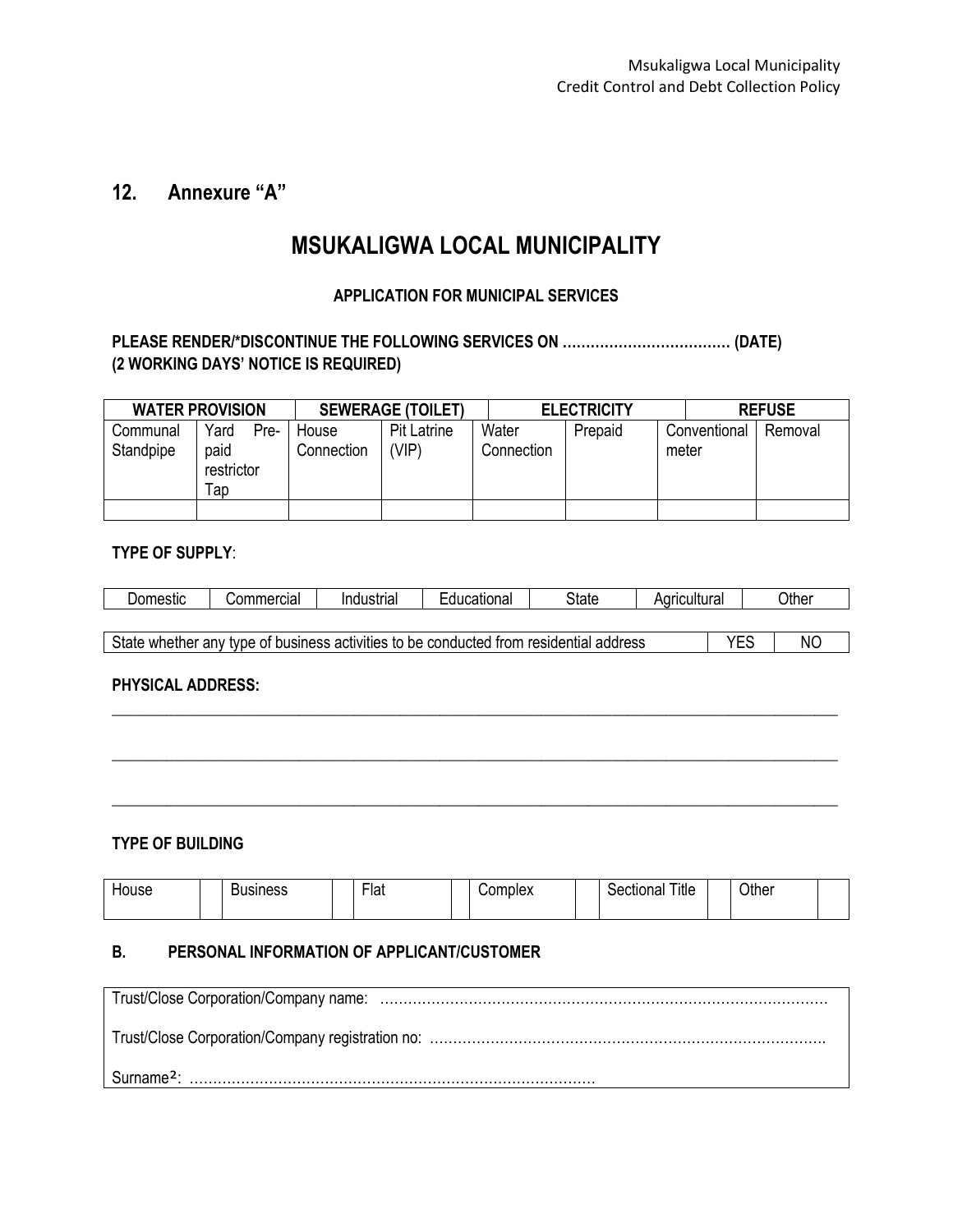1 No application form will be considered unless copies of the relevant registration forms are attached.

| In the case of a juristic person, the full particulars of the duly authorized partner/director/member/trustee must be supplied, together with a resolution |  |
|------------------------------------------------------------------------------------------------------------------------------------------------------------|--|
| authorizing such a person to conclude the agreement on behalf of the juristic person. In the case of a natural person, proof of identity, ownership,       |  |
| lease or agreement of sale must be attached.                                                                                                               |  |

| <b>ID Number</b>             |  |  |                             |          |  |
|------------------------------|--|--|-----------------------------|----------|--|
| <b>First Names</b>           |  |  |                             |          |  |
| Pension Number:              |  |  |                             |          |  |
| Physical Address:            |  |  |                             |          |  |
|                              |  |  |                             |          |  |
|                              |  |  |                             |          |  |
|                              |  |  |                             |          |  |
|                              |  |  |                             |          |  |
| Postal Code                  |  |  |                             |          |  |
| Tel. Work                    |  |  |                             |          |  |
| Occupation                   |  |  |                             |          |  |
| <b>Marital Status</b>        |  |  |                             |          |  |
| <b>Spouse Details:</b>       |  |  |                             |          |  |
| <b>ID Number</b>             |  |  |                             |          |  |
| Cell No                      |  |  | Do you wish to make use of: |          |  |
|                              |  |  | Debit order:                | YES / NO |  |
|                              |  |  | Stop order:                 | YES/NO   |  |
|                              |  |  |                             |          |  |
|                              |  |  |                             |          |  |
|                              |  |  |                             |          |  |
| List of other accounts held: |  |  |                             |          |  |
|                              |  |  |                             |          |  |
| List of other accounts held: |  |  |                             |          |  |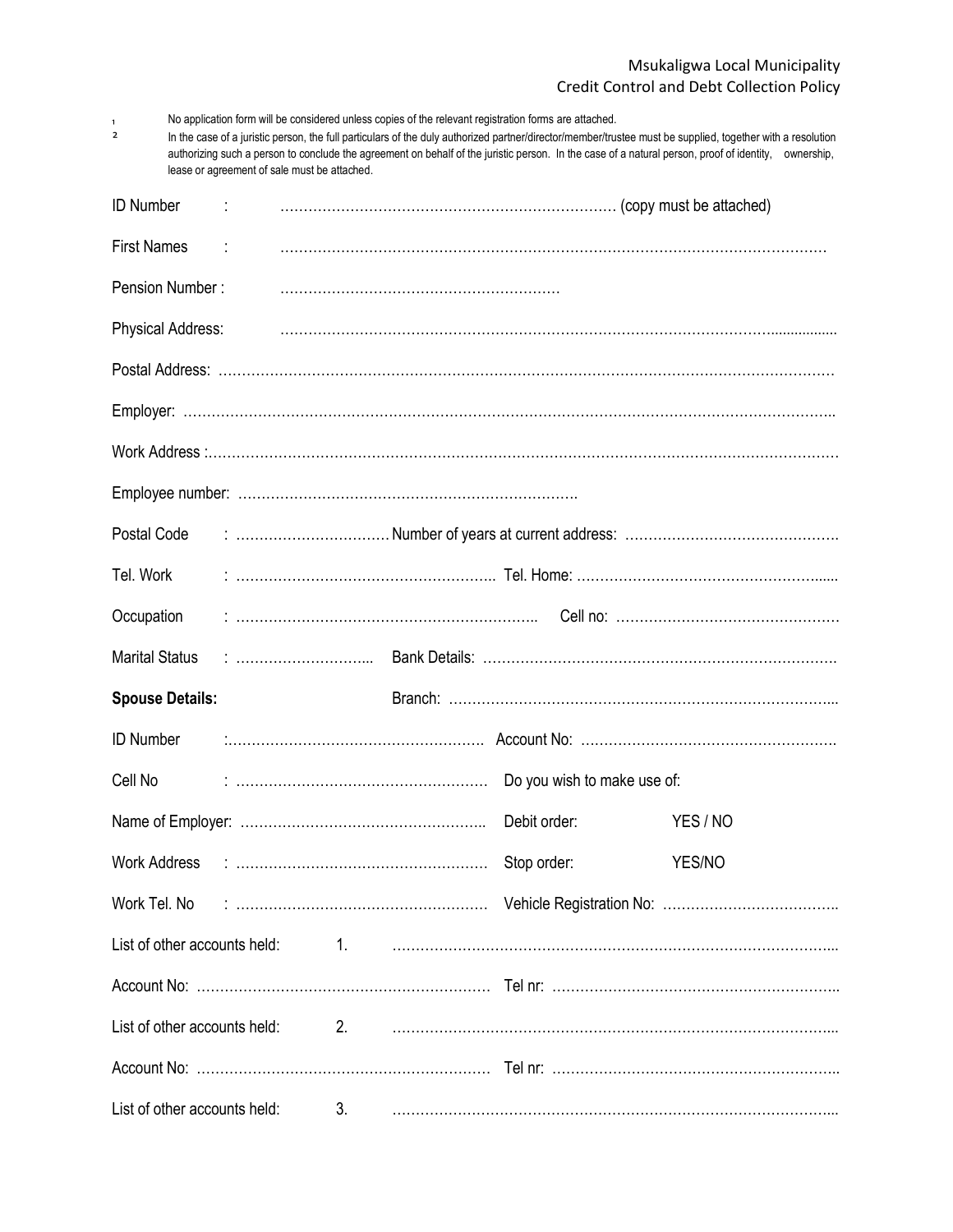| Previous municipal account:                                                                                                                                    |            |                     |
|----------------------------------------------------------------------------------------------------------------------------------------------------------------|------------|---------------------|
|                                                                                                                                                                |            |                     |
| Occupiers of stand other than family (i.e. rental, backyard lodgers, spaza shops, taxis, etc):                                                                 |            |                     |
| Number of people residing on property                                                                                                                          | Over 18: □ | Under $18: \square$ |
| APPLYING FOR INDIGENT SUPPORT? YES□<br>Total income of household if applying for indigent support: (Include all sources of revenue of all the persons residing |            | <b>NO</b>           |
| Method of account delivery: $\Box$ FAX $\Box$ POST $\Box$ E-MAIL                                                                                               |            | $\square$ FAX       |
|                                                                                                                                                                |            |                     |
| Name and address of a family member and/or friend not residing at the same address:                                                                            |            |                     |
|                                                                                                                                                                |            |                     |
|                                                                                                                                                                |            |                     |
|                                                                                                                                                                |            |                     |
|                                                                                                                                                                |            |                     |

#### **C. DECLARATION BY APPLICANT**

I/we hereby declare that I/we agree to the conditions of supply of the mentioned services as laiddown laws of the Municipality and any other laws that are applicable. I specifically acknowledge that I/we with my/our signature hereto.

I/we warrant that the information supplied herein is correct, the application was completed in full at the time of signature thereof, that I/we am/are duly authorized to conclude this agreement, that I/we understand the full effect and meaning thereof and that, if this agreement is concluded on behalf of a business or a juristic person,

I/we warrant that the business is trading in solvent circumstances.

I/we hereby indemnify and hold harmless the municipality, its principals, agents, contractors and successors in title against all claims, demands, damages, expenses and legal costs, however caused, arising from the supply, interruption or fluctuation of any services.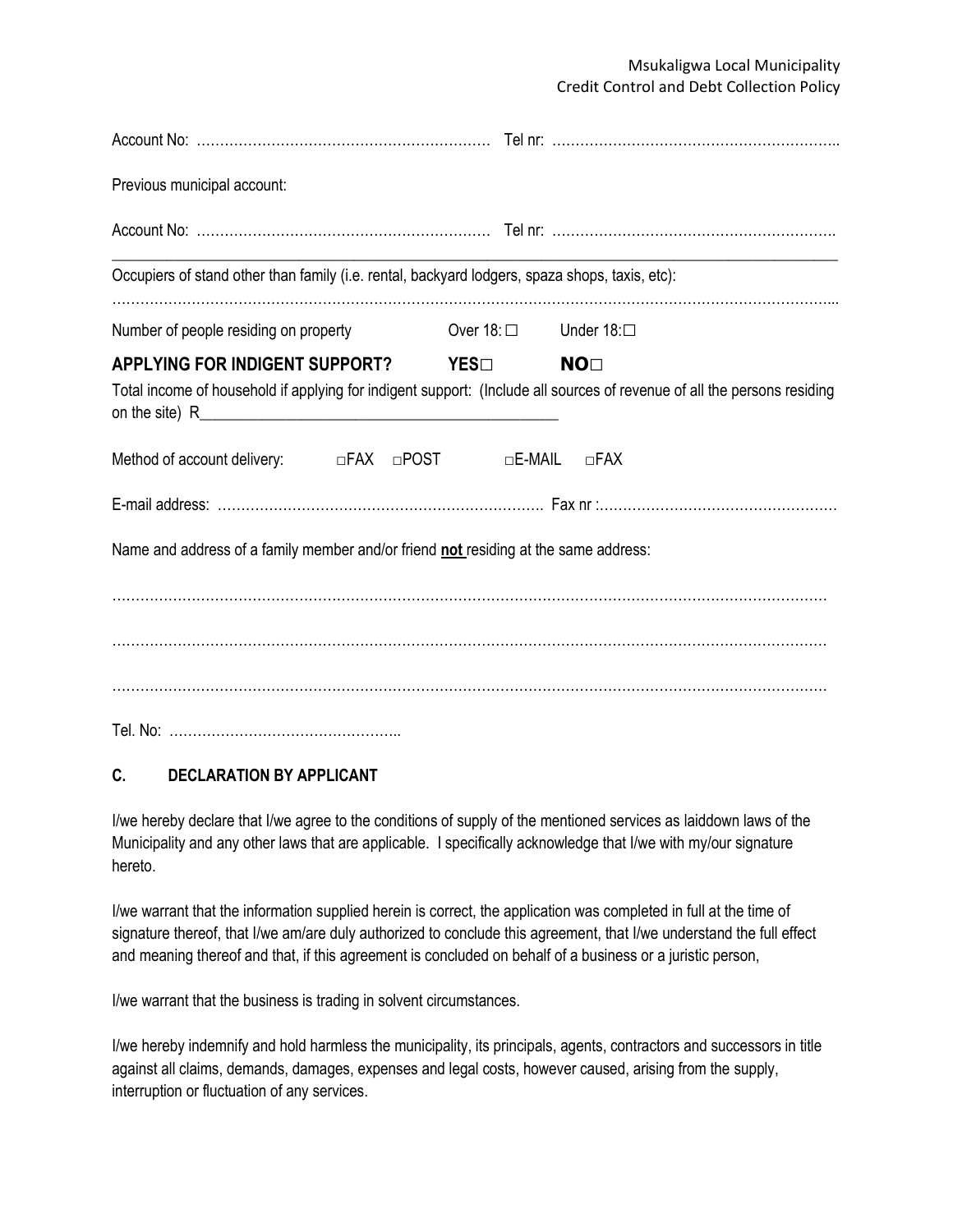I/we hereby choose the street address/stand number specified above as domicilliumcitandiet executan Will accept any notices and legal processes to be served.

I/we received a duplicate of this application form and am/are aware of the applicable further conditions set out in the annexure.

| <b>CUSTOMER/APPLICANT</b><br>(Owner of Property) |   |   |    |              | ON BEHALF OF MUNICIPALITY                                                                                             |  |  |  |  |
|--------------------------------------------------|---|---|----|--------------|-----------------------------------------------------------------------------------------------------------------------|--|--|--|--|
|                                                  |   |   |    |              |                                                                                                                       |  |  |  |  |
| FOR OFFICE USE:                                  |   |   |    |              |                                                                                                                       |  |  |  |  |
| <b>DEPOSIT RATING</b>                            | A | B |    | $\mathsf{C}$ |                                                                                                                       |  |  |  |  |
| <b>DEPOSIT PAYABLE</b>                           |   |   |    |              |                                                                                                                       |  |  |  |  |
| <b>RECEIPT NO</b>                                |   |   |    |              | <u> 1989 - Johann Barbara, marka a shekara tsa 1989 - An tsa 1989 - An tsa 1989 - An tsa 1989 - An tsa 1989 - An</u>  |  |  |  |  |
| <b>EXISTING ACCOUNT NO</b>                       |   |   |    |              |                                                                                                                       |  |  |  |  |
| NEW ACCOUNT NO                                   |   |   |    |              |                                                                                                                       |  |  |  |  |
| <b>ELECTRICITY READINGS</b>                      |   |   | 1. |              | <u> 1989 - Johann Harry Harry Harry Harry Harry Harry Harry Harry Harry Harry Harry Harry Harry Harry Harry Harry</u> |  |  |  |  |
|                                                  |   |   | 2. |              |                                                                                                                       |  |  |  |  |
|                                                  |   |   | 3. |              | <u> 1989 - Johann Barbara, martxa alemaniar arg</u>                                                                   |  |  |  |  |
| <b>WATER READINGS</b>                            |   |   | 1. |              |                                                                                                                       |  |  |  |  |
|                                                  |   |   | 2. |              | <u> 1989 - Johann Barbara, martxa alemaniar amerikan baratzaren 1980an biztanle arteko hamarka</u>                    |  |  |  |  |
|                                                  |   |   | 3. |              |                                                                                                                       |  |  |  |  |
| <b>SIGNED DATA CAPTURER:</b>                     |   |   |    |              |                                                                                                                       |  |  |  |  |
| <b>FULL NAMES:</b>                               |   |   |    |              |                                                                                                                       |  |  |  |  |
| DATE:                                            |   |   |    |              |                                                                                                                       |  |  |  |  |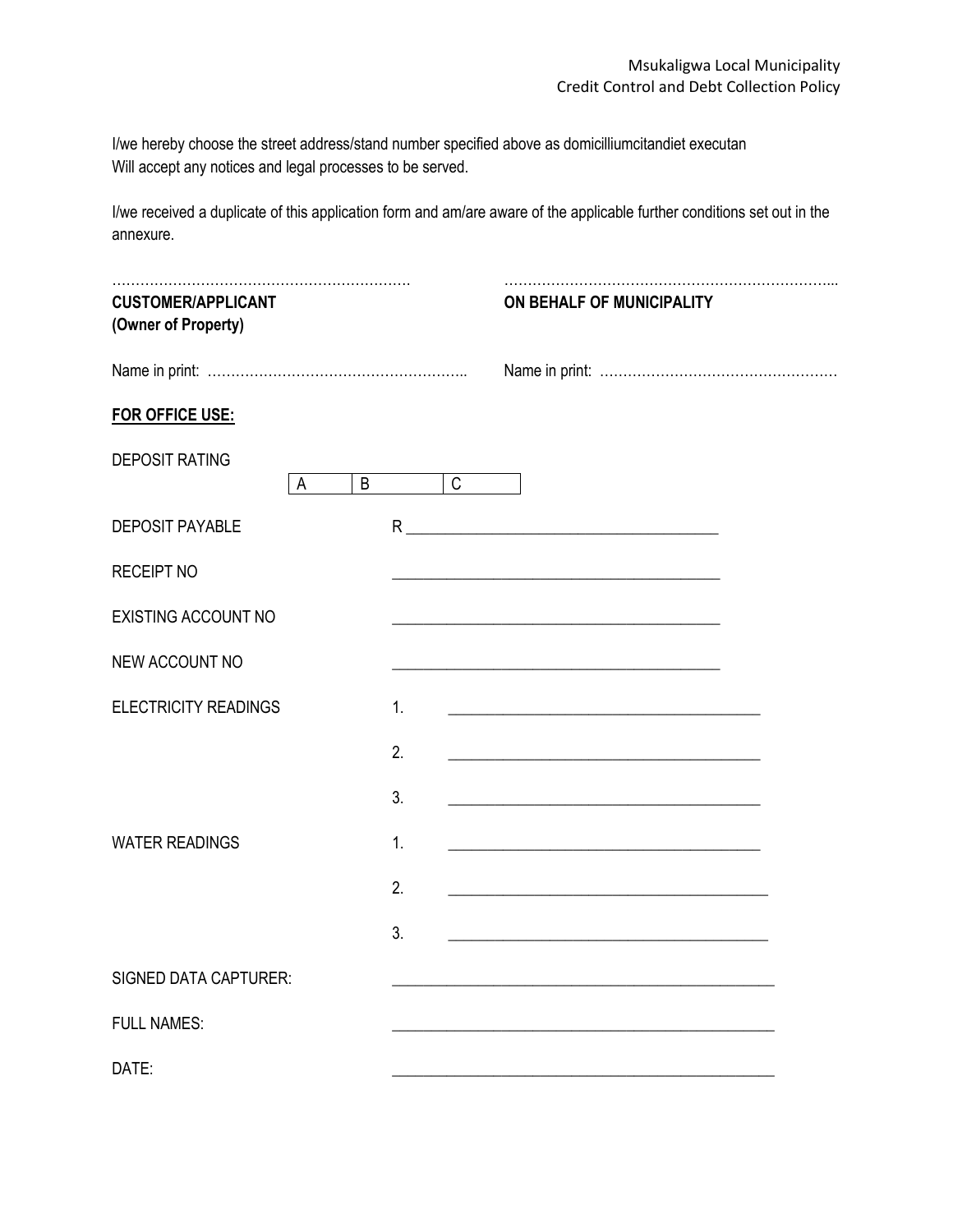# 13. **Annexure "B" Evaluation of Indigent Debtor Applicant**

#### **MSUKALIGWA LOCAL MUNICIPALITY**

# **Evaluation of Indigent Debtor Applicant (Sec 97(1)(c) of Municipal Systems Act)**

| Applicant Name: Name: Name and Applicant Name and Applicant Name and Applicant Name and Applicant Applicant Applicant Applicant Applicant Applicant Applicant Applicant Applicant Applicant Applicant Applicant Applicant Appl |                  |                                                                                                                                                                                                                                |                      |  |  |  |
|--------------------------------------------------------------------------------------------------------------------------------------------------------------------------------------------------------------------------------|------------------|--------------------------------------------------------------------------------------------------------------------------------------------------------------------------------------------------------------------------------|----------------------|--|--|--|
| $Id$ no.: $\overline{\phantom{a}}$                                                                                                                                                                                             |                  |                                                                                                                                                                                                                                |                      |  |  |  |
|                                                                                                                                                                                                                                |                  |                                                                                                                                                                                                                                |                      |  |  |  |
|                                                                                                                                                                                                                                |                  |                                                                                                                                                                                                                                |                      |  |  |  |
|                                                                                                                                                                                                                                |                  | Amount outstanding: \\esseq\\connect\\connect\\connect\\connect\\connect\\connect\\connect\\connect\\connect\\connect\\connect\\connect\\connect\\connect\\connect\\connect\\connect\\connect\\connect\\connect\\connect\\conn |                      |  |  |  |
| Owner of Property: □YES / □NO                                                                                                                                                                                                  |                  |                                                                                                                                                                                                                                |                      |  |  |  |
| If no, owner details: (if available)                                                                                                                                                                                           |                  |                                                                                                                                                                                                                                |                      |  |  |  |
|                                                                                                                                                                                                                                |                  |                                                                                                                                                                                                                                |                      |  |  |  |
| Number of people living on property:                                                                                                                                                                                           |                  |                                                                                                                                                                                                                                |                      |  |  |  |
|                                                                                                                                                                                                                                |                  |                                                                                                                                                                                                                                |                      |  |  |  |
|                                                                                                                                                                                                                                |                  |                                                                                                                                                                                                                                |                      |  |  |  |
|                                                                                                                                                                                                                                |                  |                                                                                                                                                                                                                                |                      |  |  |  |
| Person                                                                                                                                                                                                                         | <b>Ccupation</b> |                                                                                                                                                                                                                                | Net income per month |  |  |  |
| $\mathbf{1}$                                                                                                                                                                                                                   |                  |                                                                                                                                                                                                                                | R.                   |  |  |  |
|                                                                                                                                                                                                                                |                  |                                                                                                                                                                                                                                | R.                   |  |  |  |
| $\frac{2}{3}$                                                                                                                                                                                                                  |                  |                                                                                                                                                                                                                                | R                    |  |  |  |
|                                                                                                                                                                                                                                |                  |                                                                                                                                                                                                                                | R                    |  |  |  |
| $\overline{5}$                                                                                                                                                                                                                 |                  |                                                                                                                                                                                                                                | R                    |  |  |  |

Are there any tenants living on the property: □YES / □NO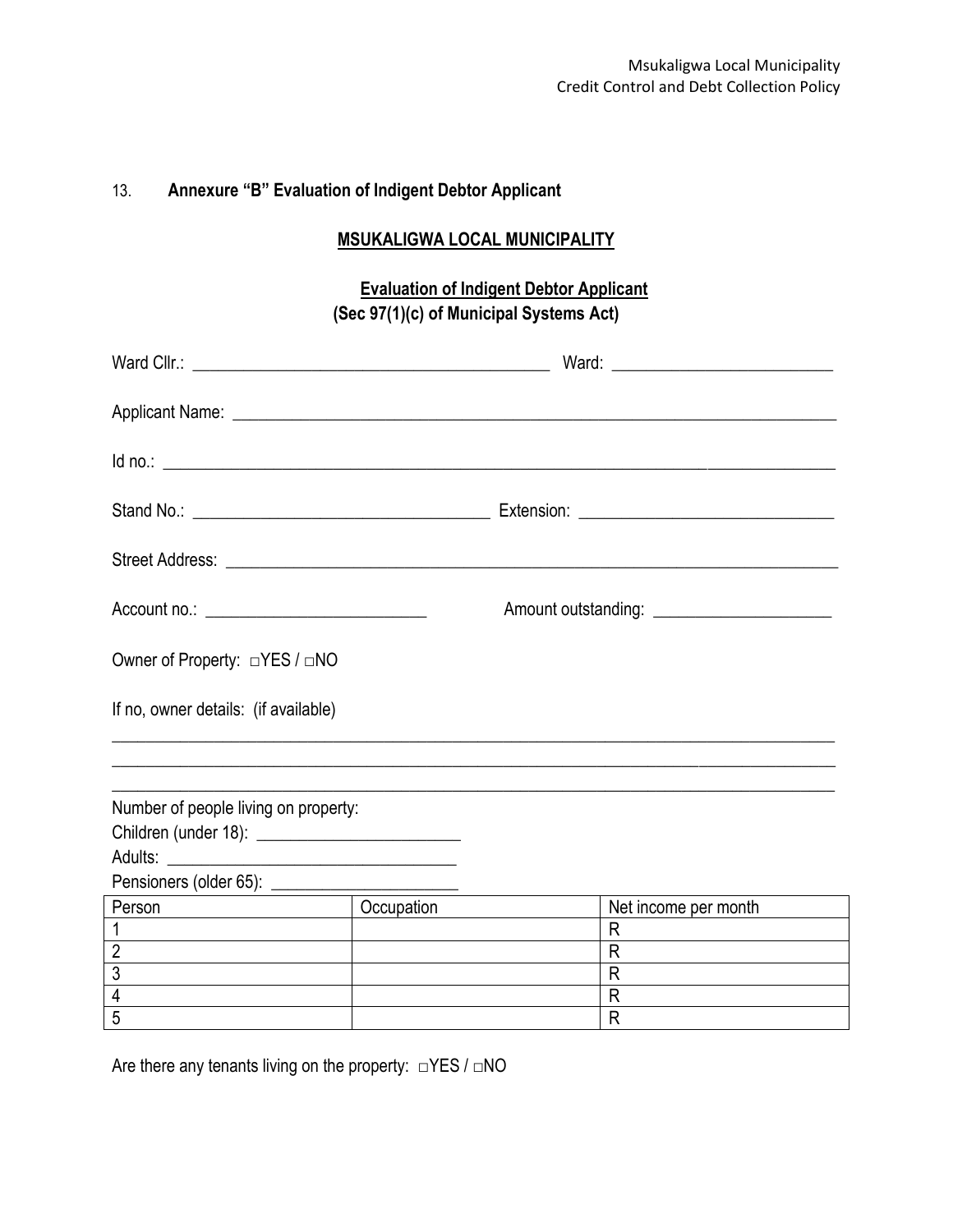If yes, monthly rental received from tenants:

| Е |  |
|---|--|
|   |  |
| R |  |
| G |  |

TOTAL INCOME OF HOUSEHOLD:

The following documents to accompany this application:

ID document: □YES / □NO

Other income not stated:

Payslip: □YES / □NO / □Not Applicable

Registration for Pension: □YES / □NO / □Not Applicable

Msukaligwa Account statement: □Yes / □No

Affidavit: □YES / □NO / Not Applicable

Have you defaulted on your payments to the Municipality the last 12 months:  $\square$ YES /  $\square$ No

\_\_\_\_\_\_\_\_\_\_\_\_\_\_\_\_\_\_\_\_\_\_\_\_\_\_\_\_\_\_\_\_\_\_\_\_\_\_\_\_\_\_\_\_\_\_\_\_\_\_\_\_\_\_\_\_\_\_\_\_\_\_\_\_\_\_\_\_\_\_\_\_\_\_\_\_\_\_\_\_\_\_\_\_\_

 $\_$  , and the set of the set of the set of the set of the set of the set of the set of the set of the set of the set of the set of the set of the set of the set of the set of the set of the set of the set of the set of th

Why did you default on your payment? (Main reason for not paying your account):

# **A. Occupier / Tenant / Owner Details (delete which ever not applicable)**

| 1 <sub>1</sub>   |                      |  |  |  |  |
|------------------|----------------------|--|--|--|--|
| 2.               |                      |  |  |  |  |
| 3.               |                      |  |  |  |  |
| $\overline{4}$ . | ID No.:              |  |  |  |  |
| 5 <sub>1</sub>   |                      |  |  |  |  |
| 6.               |                      |  |  |  |  |
| 7 <sub>1</sub>   |                      |  |  |  |  |
| 8.               |                      |  |  |  |  |
| 9.               | Employed: □YES / □No |  |  |  |  |
|                  | If employed,         |  |  |  |  |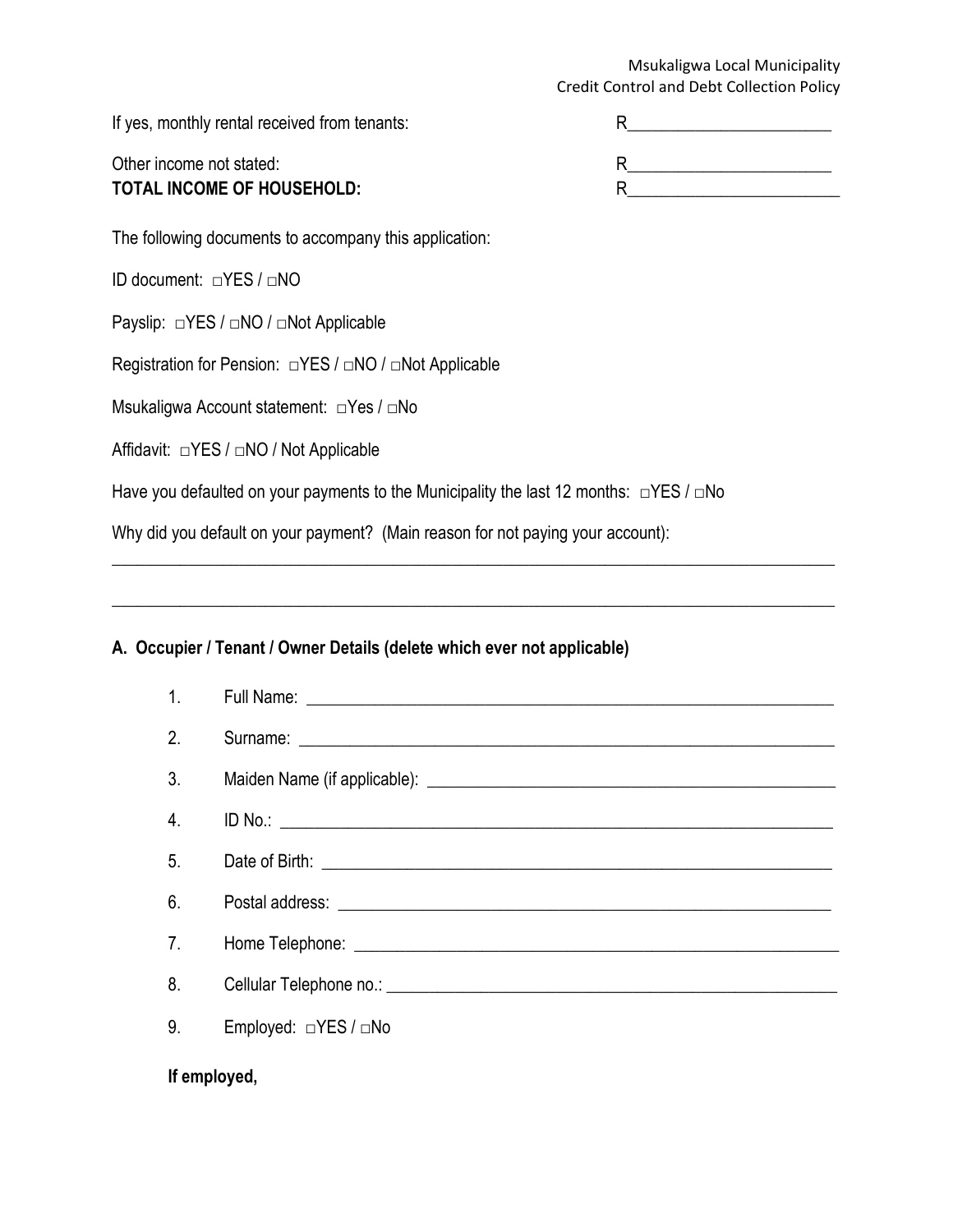|    | 10. |                                                                                                                  |
|----|-----|------------------------------------------------------------------------------------------------------------------|
|    | 11. | Physical Address of employer:                                                                                    |
|    | 12. | and the control of the control of the control of the control of the control of the control of the control of the |
|    | 13. |                                                                                                                  |
|    | 14. |                                                                                                                  |
|    |     | If not employed,                                                                                                 |
|    | 15. | Pensioner □YES / □NO                                                                                             |
|    |     |                                                                                                                  |
|    | 16. | Disable □YES / □NO                                                                                               |
|    |     | If yes, supply proof.                                                                                            |
|    | 17. | Job Seeker □YES / □NO                                                                                            |
|    |     | If yes, registered with Department of Labour? □YES / □NO                                                         |
|    | 18. | Retrenched □YES / □NO                                                                                            |
|    |     | If yes, supply proof                                                                                             |
| B. |     | <b>Spouse Details (if applicable)</b>                                                                            |
|    | 1.  |                                                                                                                  |
|    | 2.  |                                                                                                                  |
|    | 3.  |                                                                                                                  |
|    | 4.  |                                                                                                                  |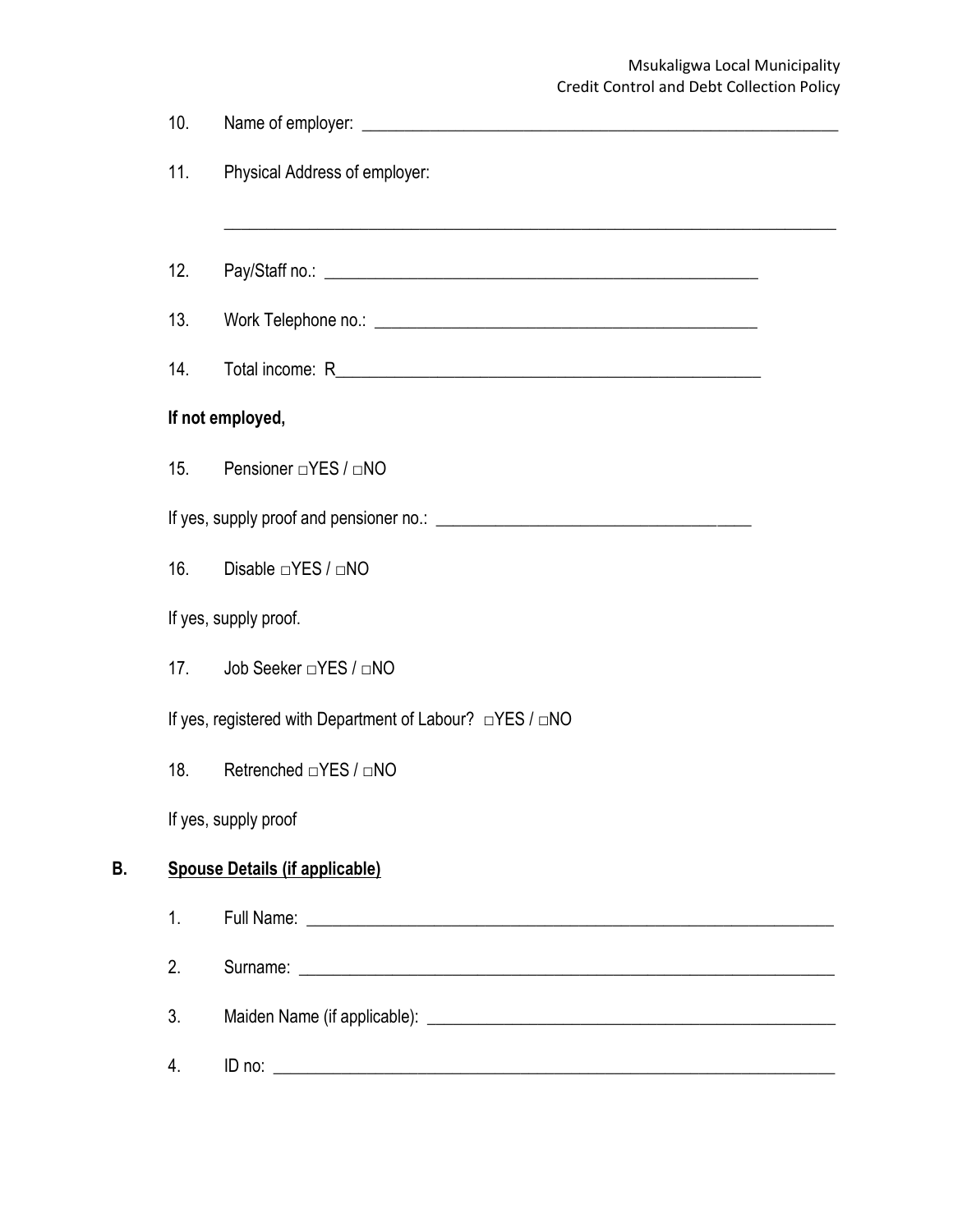|    | 5.           |                                                          |
|----|--------------|----------------------------------------------------------|
|    | 6.           |                                                          |
|    | 7.           |                                                          |
|    | If employed, |                                                          |
|    | 8.           |                                                          |
|    | 9.           |                                                          |
|    | 10.          |                                                          |
|    | 11.          |                                                          |
|    | 12.          |                                                          |
|    |              | If not employed,                                         |
|    | 13.          | Pensioner □YES / □NO                                     |
|    |              |                                                          |
|    | 14.          | Disable □YES / □NO                                       |
|    |              | If yes, supply proof.                                    |
|    | 15.          |                                                          |
|    |              | If yes, registered with Department of Labour? □YES / □NO |
|    | 16.          | Retrenched □YES / □NO                                    |
|    |              | If yes, supply proof                                     |
| Ć. |              | Other Member of household (if applicable)                |
|    |              |                                                          |

1. Relatiion to occupier / tenant / owner : \_\_\_\_\_\_\_\_\_\_\_\_\_\_\_\_\_\_\_\_\_\_\_\_\_\_\_\_\_\_\_\_\_\_\_\_\_\_\_\_\_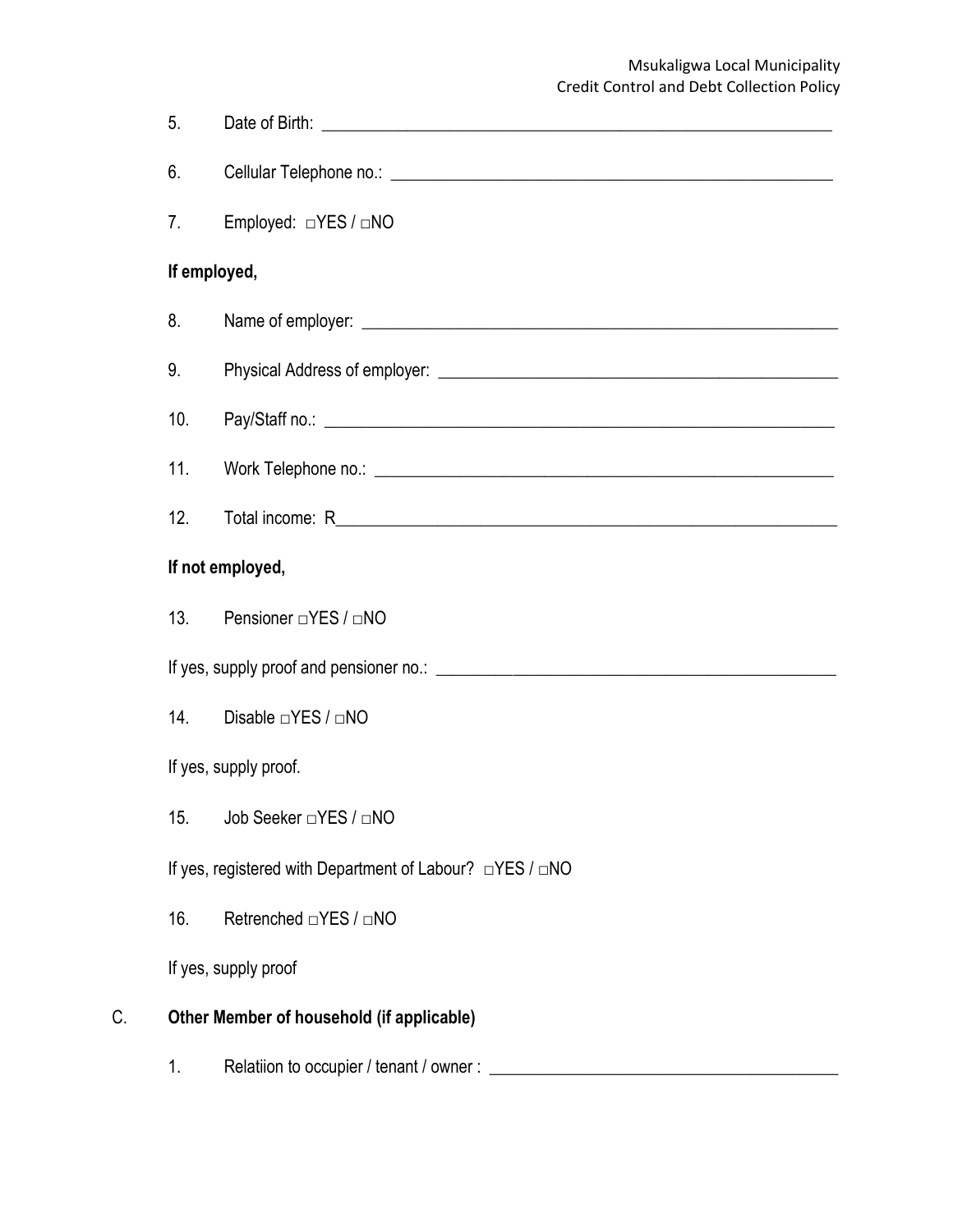|    | 2.           |                                           |
|----|--------------|-------------------------------------------|
|    | 3.<br>4.     |                                           |
|    | 5.           |                                           |
|    | 6.           |                                           |
|    | 7.           |                                           |
|    | 8.           | Employed: □YES / □NO                      |
|    | If employed, |                                           |
|    | 9.           |                                           |
|    | 10.          |                                           |
|    | 11.          |                                           |
|    | 12.          |                                           |
|    | 13.          |                                           |
|    | 14.          | Pensioner: □YES / □NO                     |
|    | 15.          | Disable: $\Box$ YES / $\Box$ NO           |
|    | 16.          | Job Seeker: $\Box$ YES / $\Box$ NO        |
|    | 17.          | Retrenched: □YES / □NO                    |
|    |              | If yes, supply proof.                     |
| D. |              | Other Member of household (if applicable) |
|    | 1.           |                                           |
|    | 2.           |                                           |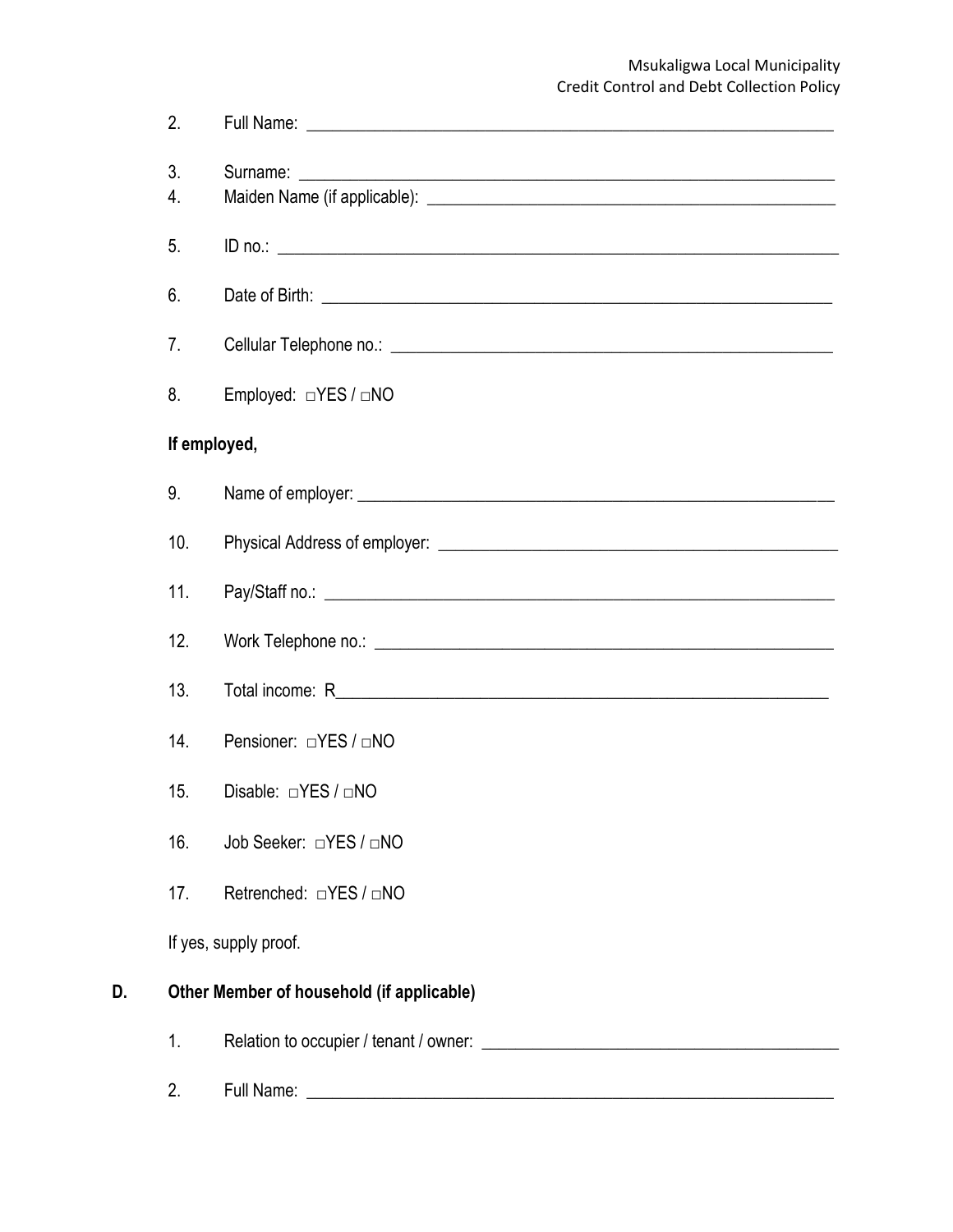| 3.                                                       |                                  |  |  |
|----------------------------------------------------------|----------------------------------|--|--|
| 4.                                                       |                                  |  |  |
| 5.                                                       |                                  |  |  |
| 6.                                                       |                                  |  |  |
| 7.                                                       |                                  |  |  |
| 8.                                                       | Employed: $\Box$ YES / $\Box$ NO |  |  |
| If employed,                                             |                                  |  |  |
| 9.                                                       |                                  |  |  |
| 10.                                                      |                                  |  |  |
| 11.                                                      |                                  |  |  |
| 12.                                                      |                                  |  |  |
| 13.                                                      |                                  |  |  |
|                                                          | If not employed,                 |  |  |
| 14.                                                      | Pensioner □YES / □NO             |  |  |
|                                                          |                                  |  |  |
| 15.                                                      | Disable □YES / □NO               |  |  |
| If yes, supply proof.                                    |                                  |  |  |
| 16.                                                      | Job Seekder □YES / □NO           |  |  |
| If yes, registered with Department of Labour? □YES / □NO |                                  |  |  |
|                                                          | If yes, supply proof             |  |  |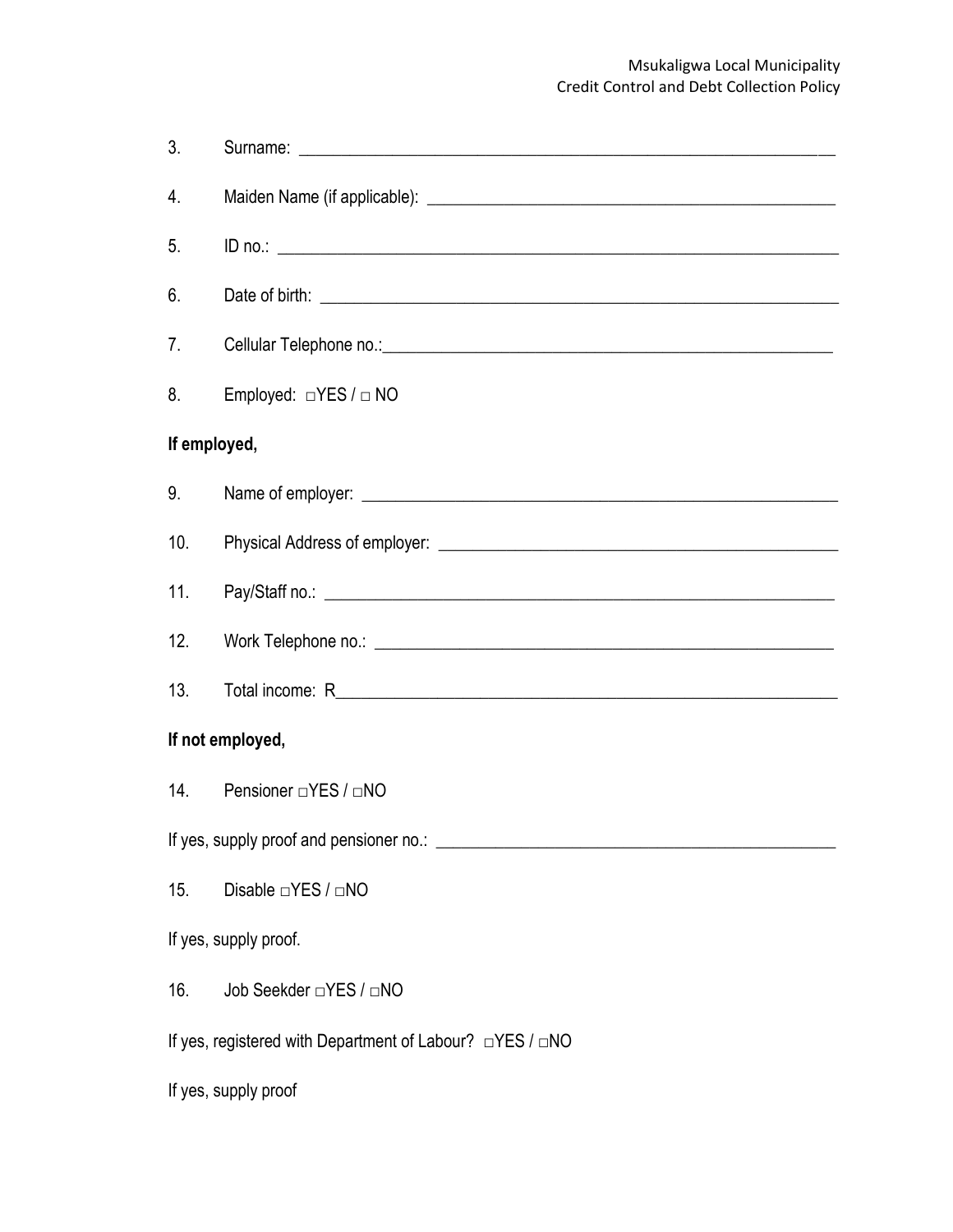| E. Other Member of household (if applicable) |                       |  |
|----------------------------------------------|-----------------------|--|
| 1.                                           |                       |  |
| 2.                                           |                       |  |
| 3.                                           |                       |  |
| 4.                                           |                       |  |
| 5.                                           |                       |  |
| 6.                                           |                       |  |
| 7.                                           |                       |  |
| 8.                                           |                       |  |
| If employed.                                 |                       |  |
| 9.                                           |                       |  |
| 10.                                          |                       |  |
| 11.                                          |                       |  |
| 12.                                          |                       |  |
|                                              |                       |  |
| 14.                                          | Pensioner □YES / □NO  |  |
|                                              |                       |  |
| 15.                                          | Disable □YES / □NO    |  |
| If yes, supply proof.                        |                       |  |
| 16.                                          | Job Seeker □YES / □NO |  |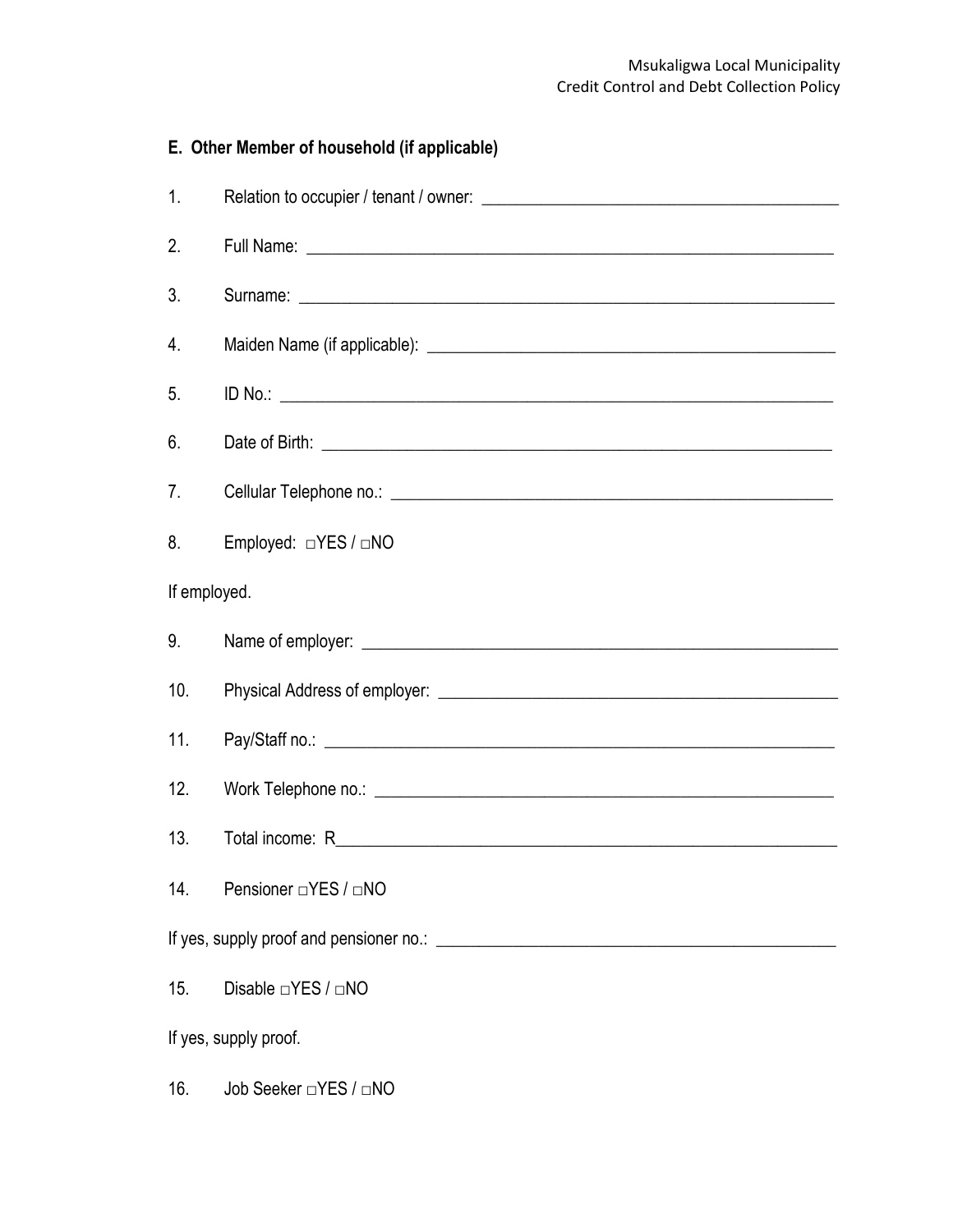If yes, registered with Department of Labour? □YES / □NO

- 17. Retrenched □YES / □NO
- 18. If yes, supply proof

#### **AFFIDAVIT**

 $I \_{} \_{}$ Residing at stand no. The stand notice of the state of the state that all the Residing at state that all the information contained on this form / document is the truth.

 $\_$  , and the set of the set of the set of the set of the set of the set of the set of the set of the set of the set of the set of the set of the set of the set of the set of the set of the set of the set of the set of th

**Signature Applicant Date**

# **(Office Use Only) CERTIFICATION WARD COUNCILLOR**

This application is recommended / not recommended as an Indigent Debtor and submitted for processing:

Existing Indigent: □YES / □NO

Recommended: □YES / □NO

**Signature Ward Councillor Ward Date**

#### **CHIEF FINANCIAL OFFICER**

This application is recommended / not recommended as an Indigent Debtor and submitted for processing:

Recommended: □YES / □NO

- 1. If approved, write off all amounts outstanding regarding Rates, taxes, refuse, sewerage and interest on this account.
- 2. Implement the Indigent subsidy policy (Rates, sewerage and refuse removal only).

\_\_\_\_\_\_\_\_\_\_\_\_\_\_\_\_\_\_\_\_\_\_\_\_\_ \_\_\_\_\_\_\_\_\_\_\_\_\_\_\_\_\_ \_\_\_\_\_\_\_\_\_\_\_\_\_\_\_\_\_\_\_